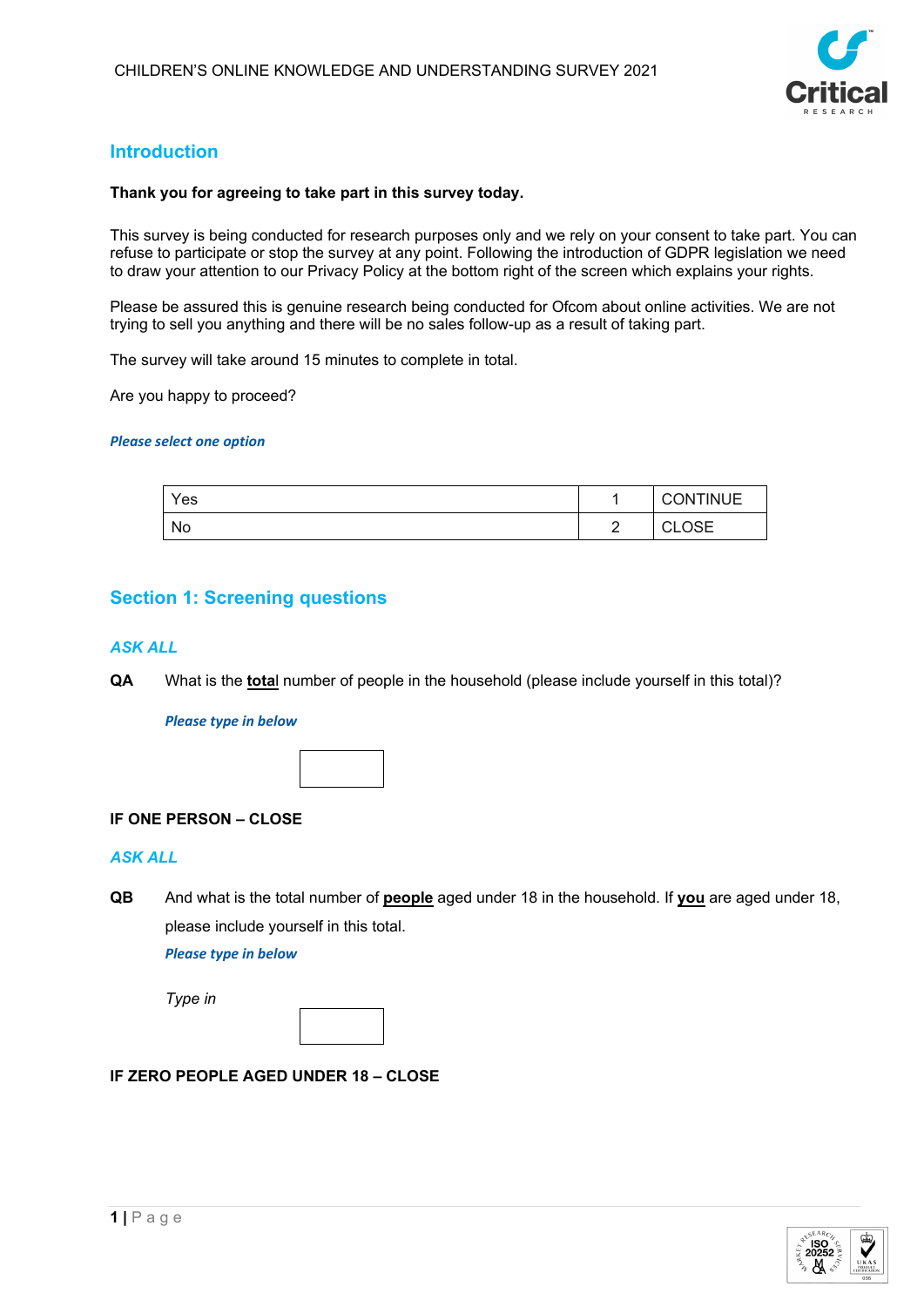

# *ASK ALL*

**QB1** Can we please ask the ages of those aged under 18 in the household? *Please select all that apply*

| Aged under 1      | 1              | CLOSE IF SINGLE CODED OR IF MULTI CODED BUT NOT WITH CODES 9-18 |
|-------------------|----------------|-----------------------------------------------------------------|
| Aged 1            | $\overline{2}$ | CLOSE IF SINGLE CODED OR IF MULTI CODED BUT NOT WITH CODES 9-18 |
| Aged 2            | 3              | CLOSE IF SINGLE CODED OR IF MULTI CODED BUT NOT WITH CODES 9-18 |
| Aged 3            | 4              | CLOSE IF SINGLE CODED OR IF MULTI CODED BUT NOT WITH CODES 9-18 |
| Aged 4            | 5              | CLOSE IF SINGLE CODED OR IF MULTI CODED BUT NOT WITH CODES 9-18 |
| Aged 5            | 6              | CLOSE IF SINGLE CODED OR IF MULTI CODED BUT NOT WITH CODES 9-18 |
| Aged 6            | $\overline{7}$ | CLOSE IF SINGLE CODED OR IF MULTI CODED BUT NOT WITH CODES 9-18 |
| Aged 7            | 8              | CLOSE IF SINGLE CODED OR IF MULTI CODED BUT NOT WITH CODES 9-18 |
| Aged 8            | 9              | <b>CONTINUE</b>                                                 |
| Aged 9            | 10             | <b>CONTINUE</b>                                                 |
| Aged 10           | 11             | <b>CONTINUE</b>                                                 |
| Aged 11           | 12             | <b>CONTINUE</b>                                                 |
| Aged 12           | 13             | <b>CONTINUE</b>                                                 |
| Aged 13           | 14             | <b>CONTINUE</b>                                                 |
| Aged 14           | 15             | <b>CONTINUE</b>                                                 |
| Aged 15           | 16             | <b>CONTINUE</b>                                                 |
| Aged 16           | 17             | <b>CONTINUE</b>                                                 |
| Aged 17           | 18             | <b>CONTINUE</b>                                                 |
| Prefer not to say | 19             | <b>CLOSE</b>                                                    |

# *ASK ALL*

**QB2** And are you a parent or guardian to any of those aged under 18 in the household?

| Yes               | <b>CONTINUE</b> |
|-------------------|-----------------|
| No                | <b>CLOSE</b>    |
| Prefer not to say | <b>CLOSE</b>    |

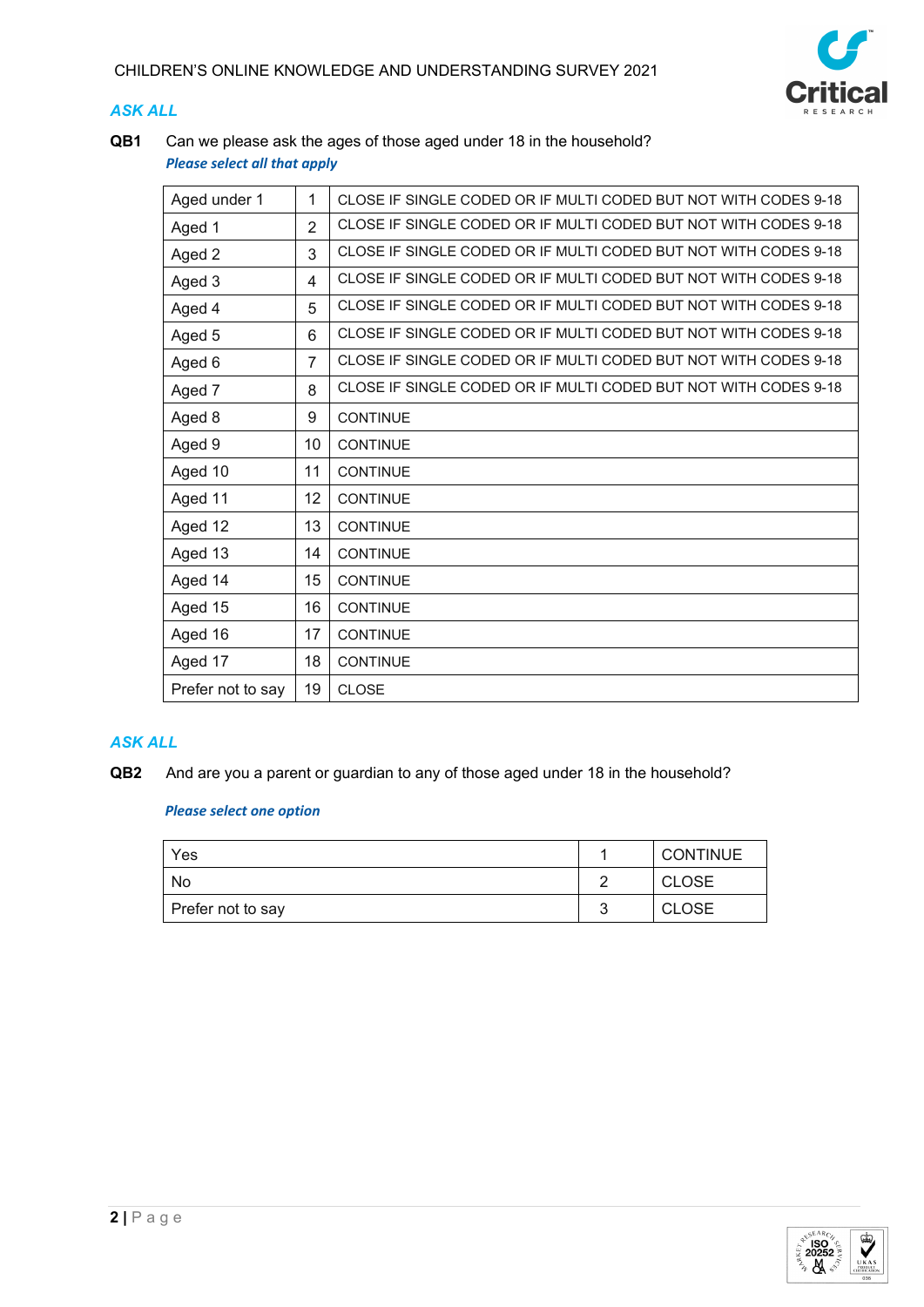

# *ASK ALL*

**QB3** Can we please ask the gender of the children aged under 18 in your household ?

|                   | Male        | Female         |
|-------------------|-------------|----------------|
| Aged under 1      | 0           | 0              |
| Aged 1            | 0           | 0              |
| Aged 2            | 0           | 0              |
| Aged 3            | 0           | 0              |
| Aged 4            | 0           | $\mathbf 0$    |
| Aged 5            | 0           | 0              |
| Aged 6            | 0           | 0              |
| Aged 7            | 0           | 0              |
| Aged 8            | 0           | 0              |
| Aged 9            | 0           | 0              |
| Aged 10           | 0           | 0              |
| Aged 11           | 0           | 0              |
| Aged 12           | $\mathbf 0$ | $\overline{0}$ |
| Aged 13           | 0           | 0              |
| Aged 14           | 0           | 0              |
| Aged $15$         | 0           | 0              |
| Aged $16$         | 0           | 0              |
| Aged 17           | 0           | 0              |
| Prefer not to say |             |                |

## **The purpose of this survey:**

We are carrying out research on behalf of Ofcom about children's use and understanding of online activities. The questions in the survey will relate to one particular child in your home.

We also we want to hear from children aged 8 and over and we have some **questions for you** first.

# *ASK ALL*

**QD1** Where do you normally live? By this we mean the place that you live for most of the year.

| England          |  |
|------------------|--|
| Wales            |  |
| Scotland         |  |
| Northern Ireland |  |

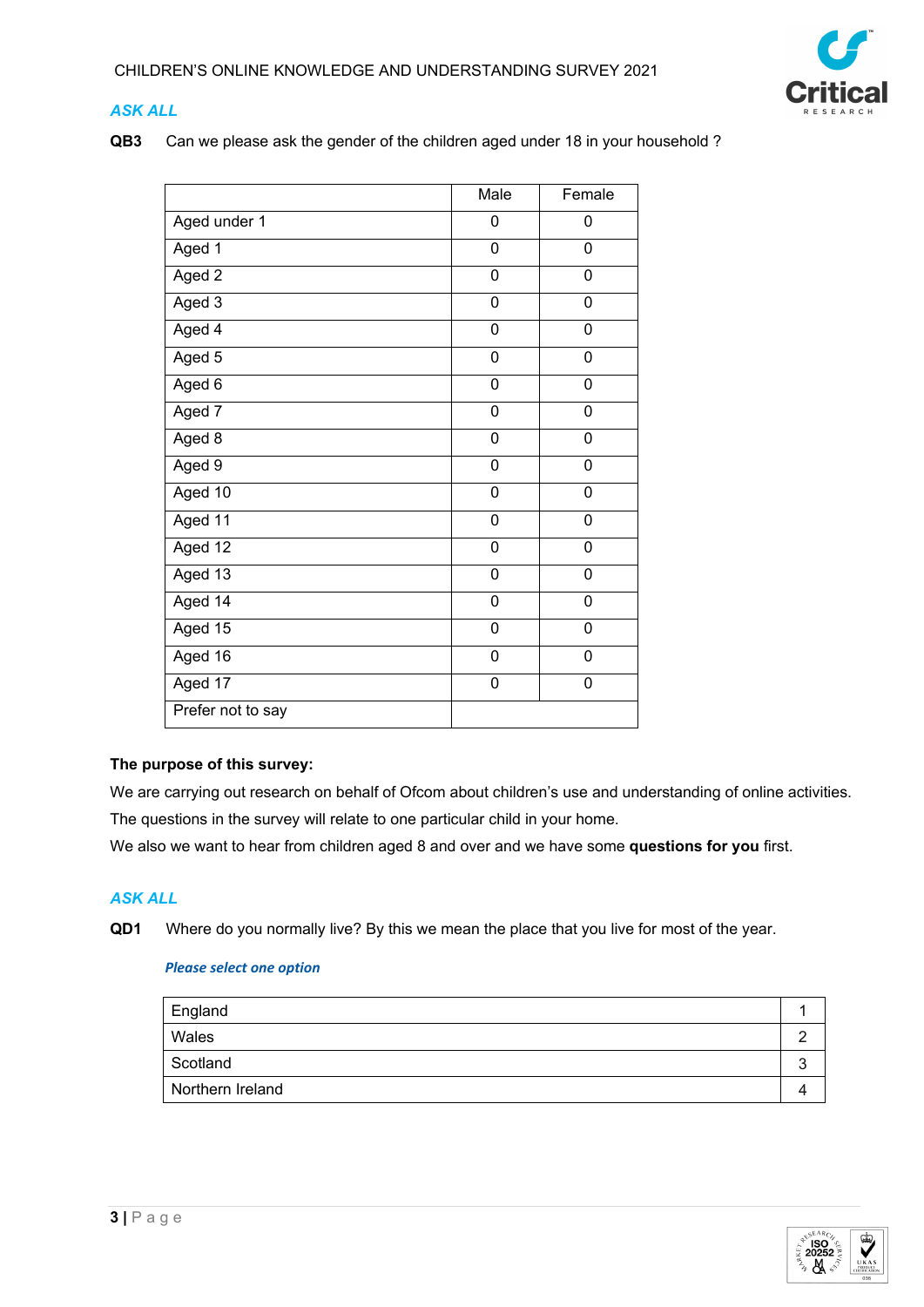

# *ASK ALL THAT LIVE IN ENGLAND AT QD1 (CODE 1)*

**QD2** What region of England do you live in?

## *Please select one option*

| North East               |                |
|--------------------------|----------------|
| Yorkshire and Humberside | $\overline{2}$ |
| North West               | 3              |
| <b>West Midlands</b>     | 4              |
| <b>East Midlands</b>     | 5              |
| East of England          | 6              |
| South West               |                |
| South East               | 8              |
| London                   | 9              |

# *ASK ALL*

**QF** Which one of these options best describes where you live?

| Large city                 |   |
|----------------------------|---|
| Smaller city or large town |   |
| Medium town                |   |
| Small town                 |   |
| Rural area                 | ∽ |

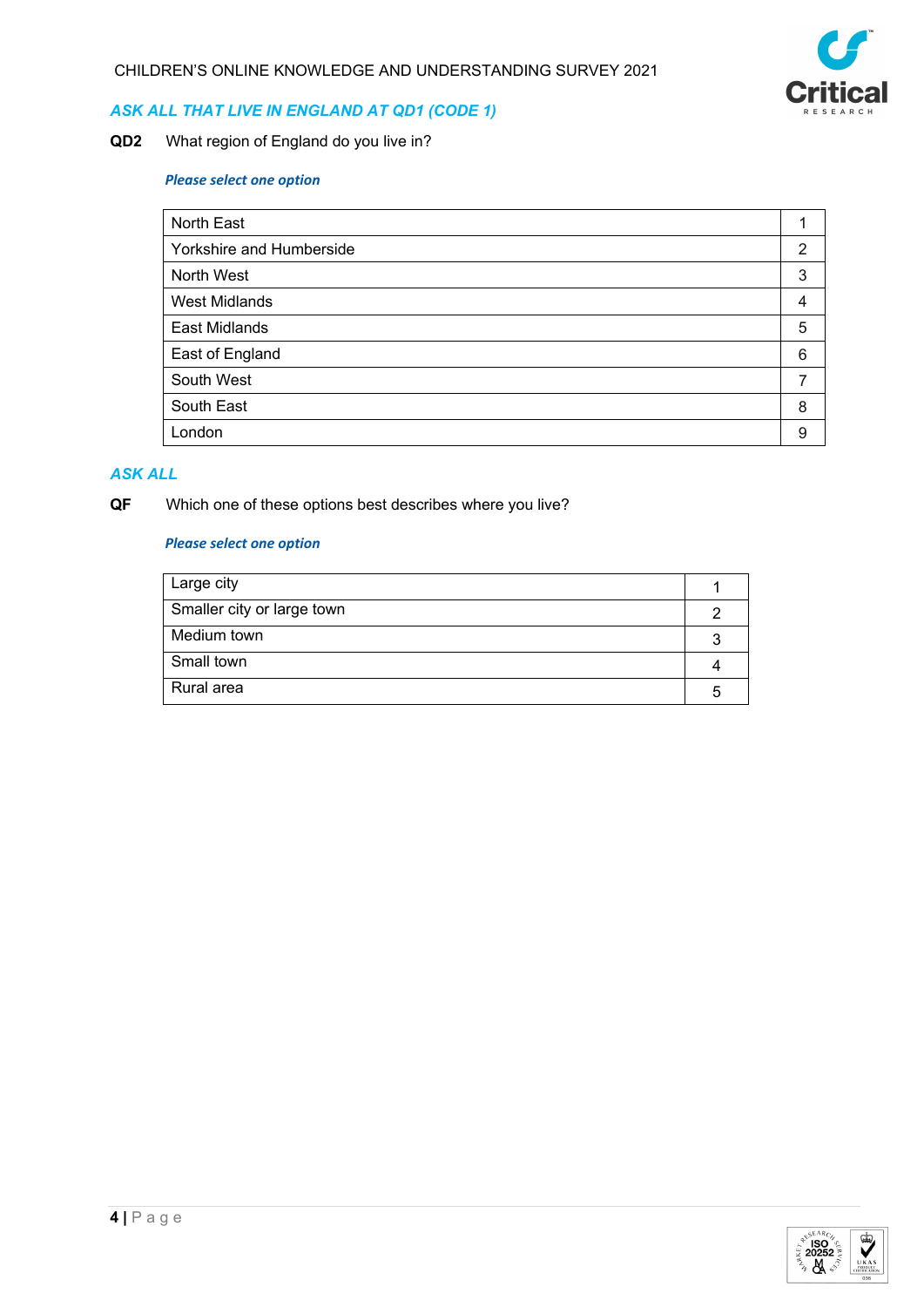## *ASK ALL*



**QG** Which of these best describes the chief income earner in your household?

If you/ they are retired and living on a private pension, please choose your description based on what you/ they did before you/ they retired.

If you/ they have been unemployed for six months or less, please choose your description based on your/ their most recent main job.

#### *Please select one option*

| Very senior management; top level civil servant or professional (e.g.<br>surgeon; partner in a law firm; regional bank manager; board director of<br>medium/large firm). |    |  |
|--------------------------------------------------------------------------------------------------------------------------------------------------------------------------|----|--|
| Senior or middle management in large organisation; owner of small                                                                                                        | 2  |  |
| business; principal officer in civil service/ local government                                                                                                           |    |  |
| Junior management or professional; or administrative (e.g. most office                                                                                                   | 3  |  |
| workers; accounts clerk; secretary; police sergeant; nurse)                                                                                                              |    |  |
| Skilled manual worker - e.g. mechanic, paramedic, cook, fitter, plumber,                                                                                                 |    |  |
| electrician, lorry driver, train driver, hairdresser, beautician, etc.                                                                                                   |    |  |
| Semi-skilled or unskilled manual worker - e.g. baggage handler,                                                                                                          |    |  |
| restaurant server, factory worker, receptionist, labourer, gardener etc.                                                                                                 | 5  |  |
| Housewife/househusband                                                                                                                                                   | 6  |  |
| Unemployed                                                                                                                                                               |    |  |
| Student                                                                                                                                                                  | 8  |  |
| Retired and on state pension ONLY (If retired but not only on state<br>pension, please indicate the occupation just before retirement)                                   | 9  |  |
| Don't know                                                                                                                                                               | 10 |  |

## *ESTABLISH PERMISSION/ CONSENT FROM PARENT AND CHILD (WHERE APPLICABLE) TO BE INTERVIEWED AND COLLECT NAME OF CHILD THEN CONTINUE TO SHOWSCREEN 1*

**QJ** And which of these terms best describes your relationship to your child <AGED 8/9/10/11/12/13/14/15/16/17>?

| Parent                                               |   | <b>CONTINUE</b> |  |
|------------------------------------------------------|---|-----------------|--|
| Guardian                                             |   |                 |  |
| Something else                                       |   |                 |  |
| I do not have parental responsibility for this child | 4 | <b>CLOSE</b>    |  |

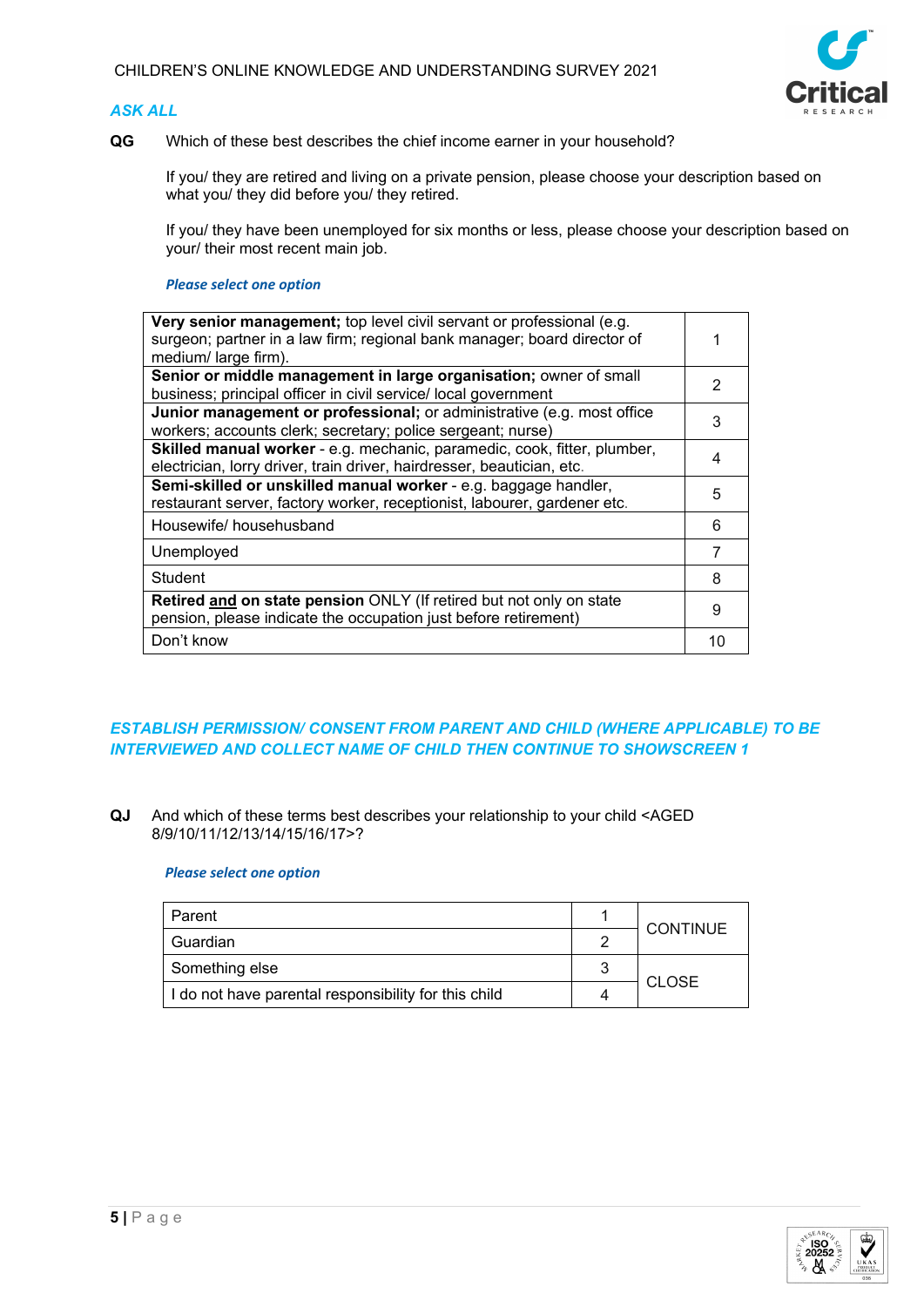

### *SHOWSCREEN 1 - SHOW ALL PARENTS OF CHILD AGED 8-17*

### START SURVEY

Thank you very much for your answers so far. You and your child qualify for the main survey.

Please think about your [boy/ girl aged 8/9/10/11/12/13/14/15/16/17] for this survey.

### *ASK ALL PARENTS OF 8-17s*

**QM** QUESTION TO COLLECT THE NAME OF THE CHILD WHO WILL BE ANSWERING QUESTIONS, WITH AN OPTION FOR 'PREFER NOT TO SAY'.

EXPLANATION FOR PARENT THAT THEIR CHILD AGED 8-17 WILL ANSWER THE NEXT SET OF QUESTIONS AND THAT WE HAVE SOME QUESTIONS FOR THEM AT THE END OF THE **SURVEY** 

# **TRANSITION TO CHILD INTERVIEW**

#### *ASK ALL CHILDREN AGED 8-17*

**QC0** Today we are asking questions for Ofcom - they are in charge of looking after people who use phones, TV, radios and the internet.

We need to know what **you think**. There are no right or wrong answers to any of these questions as it is not a test. If there are any questions you are not sure about you can ask your parent/ guardian for help or you can answer 'Don't know'.

By clicking **here** it explains things in a bit more detail.

So, are you happy to answer some questions?

| Yes |  | <b>CONTINUE</b> |
|-----|--|-----------------|
| No  |  | CI USE<br>◡∟◡◡⊏ |

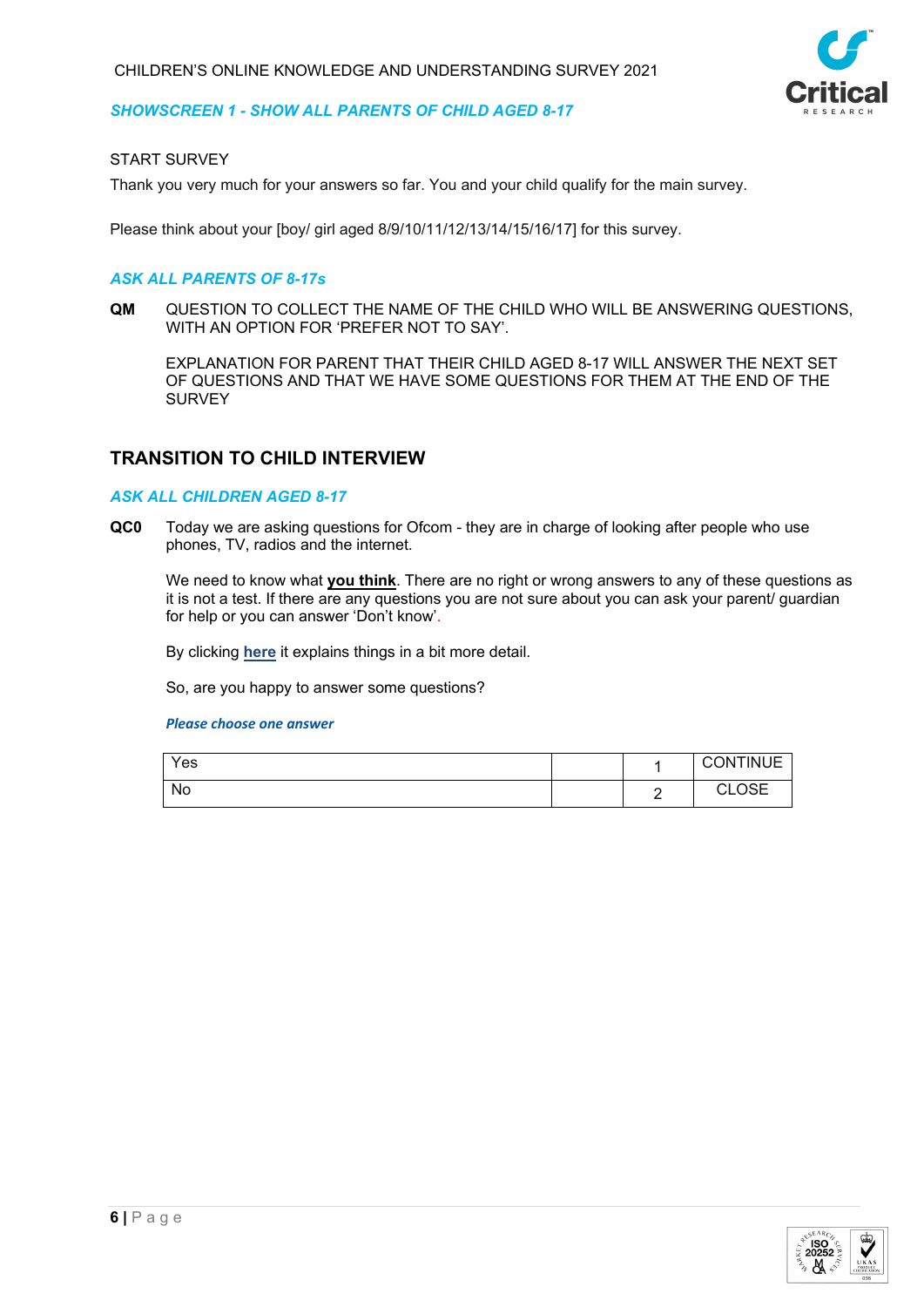

### *SHOWSCREEN 3 - SHOW ALL 8-17S*

Thanks. Now we have some questions about going online, either at home or somewhere else.

By going online we mean things like searching for information, playing games online, watching videos online, use social media sites like Instagram, Snapchat or TikTok, or messaging apps like WhatsApp.

### *ASK ALL 8-17S*

**QC12A** Please think about any reason you may have to go online – maybe watching videos on sites or apps like YouTube, playing games online, for social media, or to do school or homework.

Do you use any of these to go online **at home or somewhere else**?

*You can choose as many as you like, as long as they apply to you*. *If you go online on another device that is not in the list, please type in your answer at 'Other type of device' below*

| Mobile phone/ smartphone (like an iPhone or Samsung Galaxy)                                    |   |
|------------------------------------------------------------------------------------------------|---|
| Tablet (like an iPad, Kindle Fire or Google Nexus)                                             | 2 |
| Laptop or netbook                                                                              |   |
| Desktop computer (one that is usually in a fixed place with a separate<br>screen and keyboard) |   |
| Games console or handheld games player                                                         | 5 |
| Other type of device - (please type in your answer below)                                      | 6 |
| None of these/ I do not go online                                                              |   |
| Don't know                                                                                     | 8 |

## *ASK ALL 12-17s WHO GO ONLINE*

**QC11B** When you see or read things online, are you confident at recognising **what is advertising and what is not**?

#### *Please choose one answer*

| Yes        |  |
|------------|--|
| No         |  |
| Don't know |  |

### *ASK ALL 12-17s WHO GO ONLINE*

**QC11D** Are you confident at judging whether **what you see online is real or fake**?

| Yes        |   |
|------------|---|
| No         |   |
| Don't know | , |



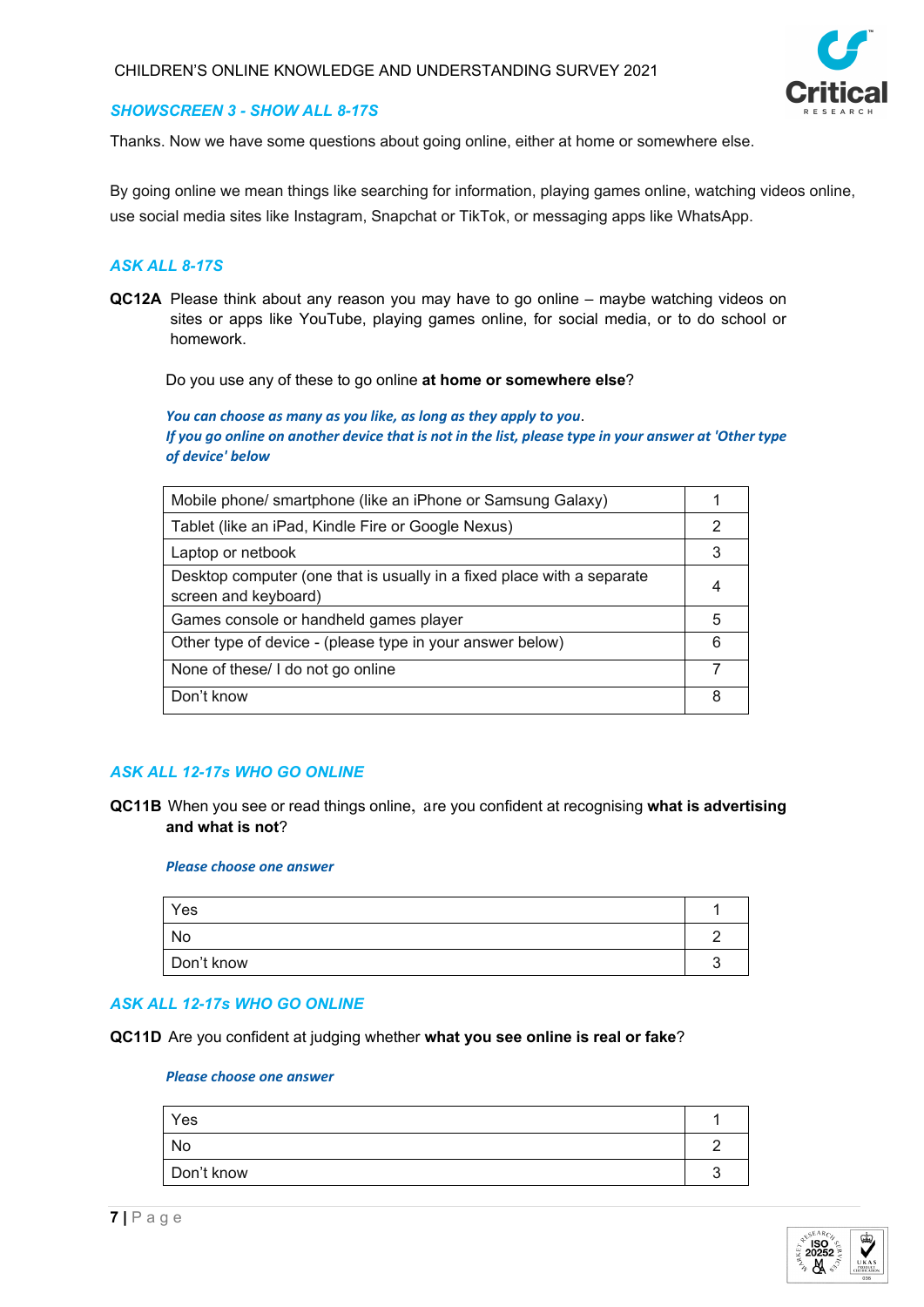

### *ASK ALL 12-17s WHO GO ONLINE*

**QC13** Being online can help you do many different things. Which of these does it help you with?

*You can choose as many as you like, as long as they apply to you.*

#### **Being online helps me…..**

| To learn a new skill                                               |   |
|--------------------------------------------------------------------|---|
| To develop creative skills                                         | 2 |
| To build or maintain friendships                                   | 3 |
| To help with my schoolwork/ homework                               | 4 |
| To find out about the news                                         | 5 |
| To find useful information about any problems or issues I may have | 5 |
| To understand what other people think and feel about things        | 6 |
| To find out more about or to support causes or organisations       |   |
| To develop skills with reading and numbers                         | 8 |
| None of these apply to me                                          | 9 |
| Don't know                                                         |   |

### *SHOWSCREEN 4 - SHOW ALL 8-17S WHO GO ONLINE AT QC12A (CODES 1-6) – OTHERS SKIP TO QC38*

Thanks. The next few questions are about how much you believe when you are online.

### *ASK ALL 8-17s WHO GO ONLINE*

**QC15A** Do you use **social media apps or sites** - like Instagram, TikTok, Snapchat, Facebook or YouTube?

IF YOU DO – Do you believe that **all** of the information you see on these apps or sites is true, **most** of it is true, or just **some** of it is true?

| All is true            |   |
|------------------------|---|
| Most is true           |   |
| Some is true           |   |
| Don't know             |   |
| $No - I don't do this$ | r |
|                        |   |

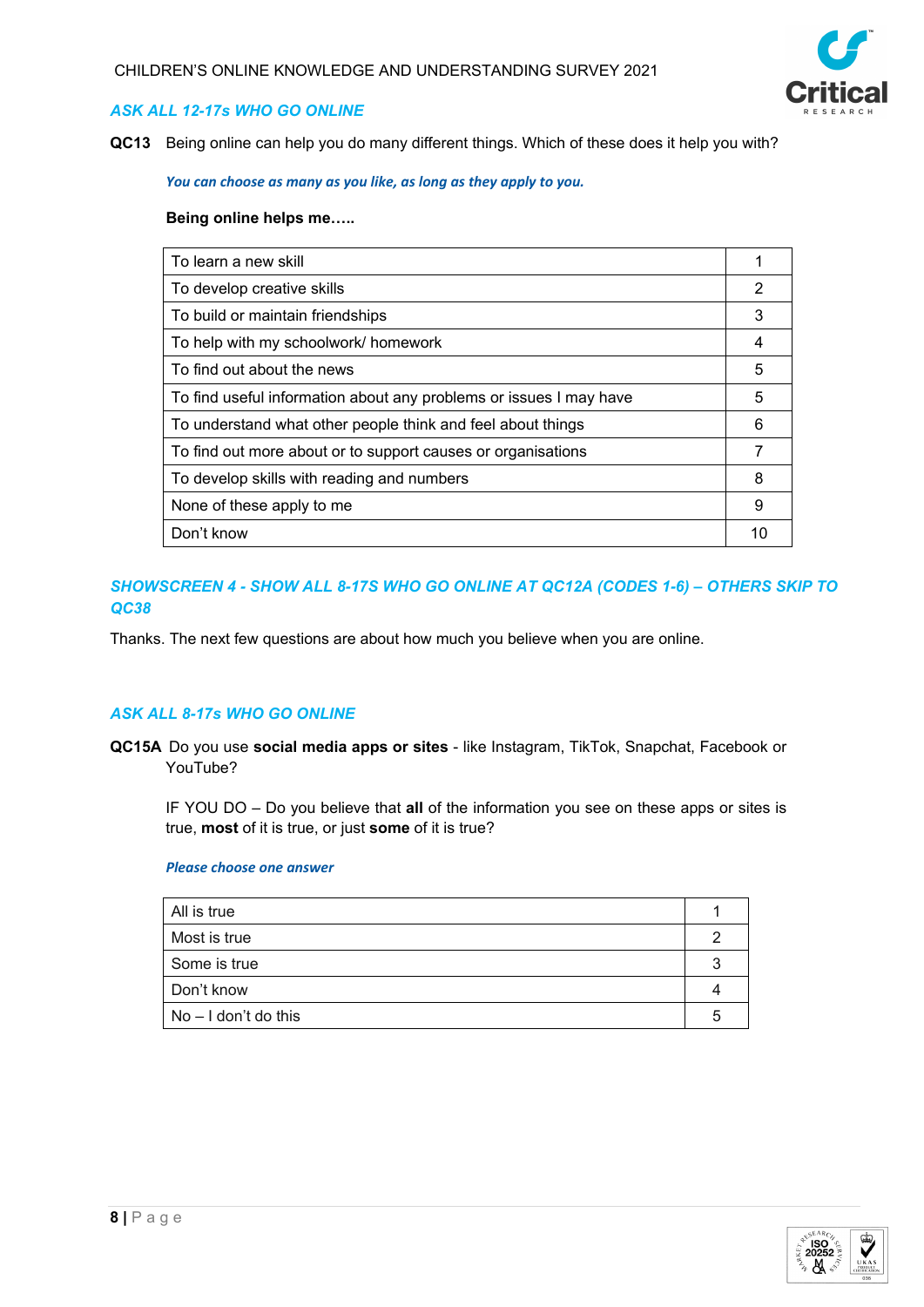

## *ASK ALL 8-17s WHO GO ONLINE*

**QC15B** Do you use **apps or sites for school work or homework** – like BBC Bitesize or apps or sites suggested by your teachers?

IF YOU DO – Do you believe that **all** of the information you see on these apps or sites is true, **most** of it is true, or just **some** of it is true?

#### *Please choose one answer*

| All is true            |  |
|------------------------|--|
| Most is true           |  |
| Some is true           |  |
| Don't know             |  |
| $No - I don't do this$ |  |
|                        |  |

### *ASK ALL 8-17s WHO GO ONLINE*

**QC15C** Do you use apps or sites about news and what is going on in the world – like BBC News, CBBC Newsround, newspaper apps or sites like the Daily Mail or Guardian, or news apps or sites like Buzzfeed?

IF YOU DO – Do you believe that **all** of the information you see on these apps or sites is true, **most** of it is true, or just **some** of it is true?

| All is true   |  |
|---------------|--|
| Most is true  |  |
| Some is true  |  |
| Don't know    |  |
| Don't do this |  |

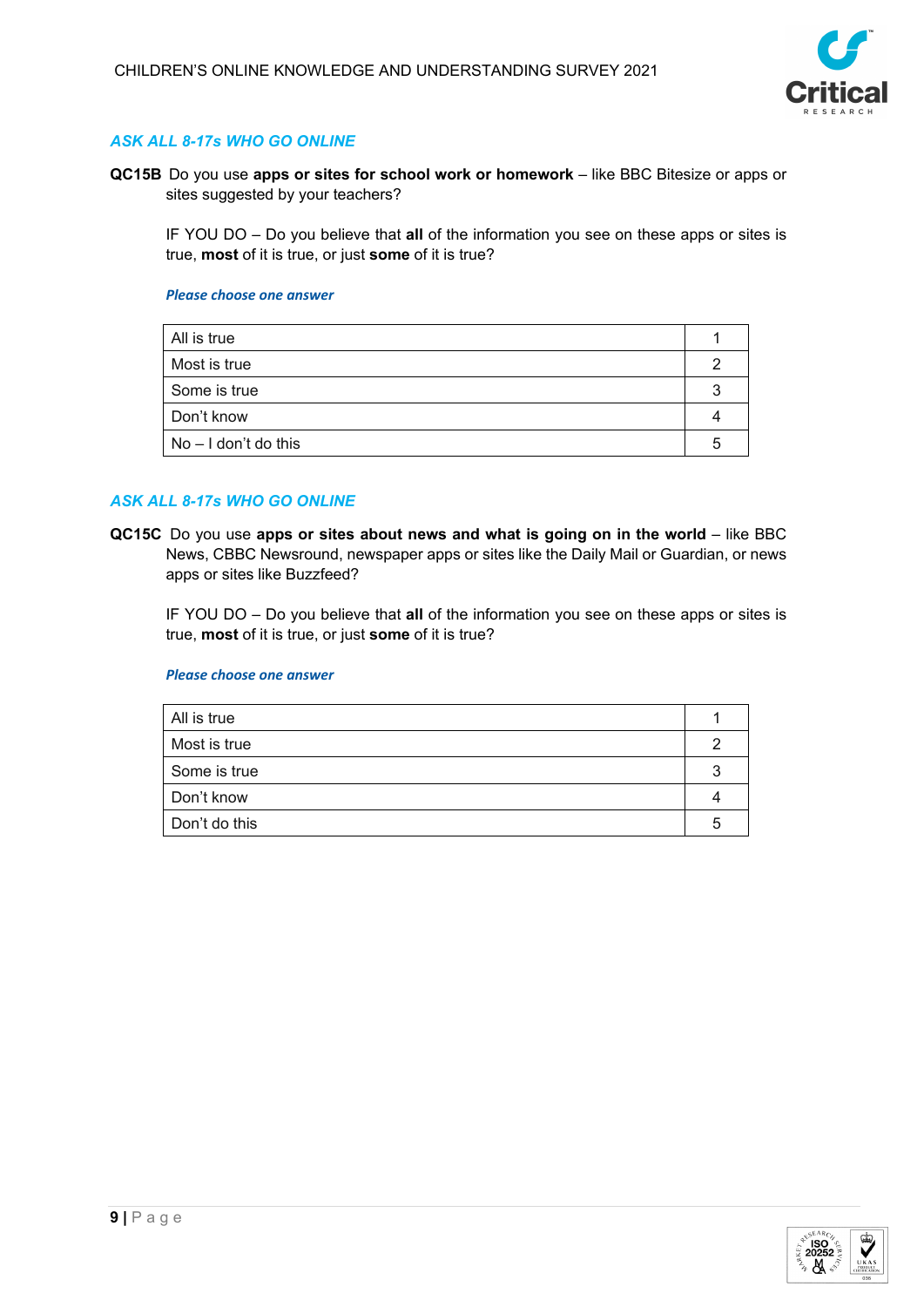

# *SHOWSCREEN 5 - SHOW ALL 12-17S WHO GO ONLINE AT QC12A (CODES 1-6) – OTHERS SKIP TO QC38*

On the next screen we're going to show you a social media post.

# *ASK ALL 12-17s WHO GO ONLINE*

### **QC59**



## **Question.**

[A boy/ girl aged *n* called Eddie/ Ellie] was scrolling through [his/ her] social media, and saw this post.

Do any of the following suggest that this post is **genuine**?

*Please select all that apply (RANDOMISE ORDER)*

- 1) The profile name
- 2) The blue tick next to the profile name
- 3) The number of likes
- 4) The logo shown in the post
- 5) The information in the post
- 6) The professional design of the post
- 7) The link to other websites included
- 8) None of these
- 9) I don't know

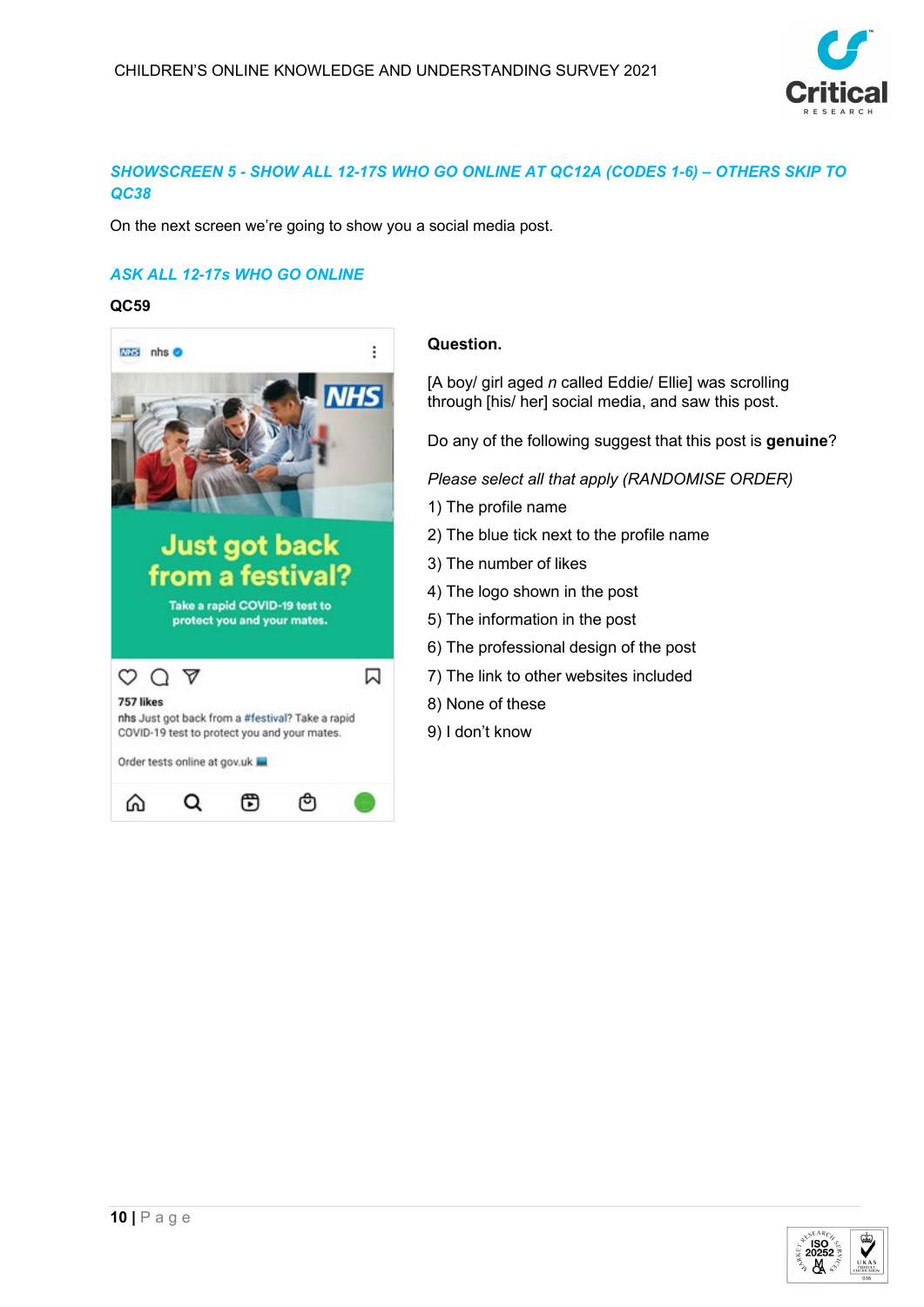

# *SHOWSCREEN 6 - SHOW ALL 8-17S WHO GO ONLINE AT QC12A (CODES 1-6) – OTHERS SKIP TO QC38*

Now we're going to ask about using apps or websites that **you haven't used before.**

### *ASK ALL 8-17s WHO GO ONLINE*

**QC17** In a normal week when you go online, do you…?

*Please choose one answer*

| <b>Only</b> use websites or apps that you've used before      |  |
|---------------------------------------------------------------|--|
| Use one or two websites or apps that you have not used before |  |
| Use lots of websites or apps that you have not used before    |  |
| Don't know                                                    |  |

# *ASK ALL 12-17s WHO GO ONLINE AT QC12A (CODES 1-6) AND WHO EVER USE WEBSITES OR APPS THEY HAVE NOT USED BEFORE AT QC17 (CODES 2-3) – OTHERS SKIP TO SHOWSCREEN 7*

**QC18** When you go to websites or apps that you have never used before to look for information online, do you ever think about **whether you can trust the information to be true and accurate**?

IF YOU DO – Which of these things – if any – might you check to see if the information is true or accurate?

*You can choose as many as you like, as long as they apply to you*.

| Look at how up to date the information on the website/ app is          |   |
|------------------------------------------------------------------------|---|
| Check some types of information across a number of websites/ apps to   | 2 |
| be sure it's correct                                                   |   |
| Check the general look of the website/ $app - for example$ the layout, |   |
| colours or how professional it looks                                   |   |
| Ask someone else if they have used the website/ app                    | 4 |
| See whether it's a company you have heard of                           | 5 |
| Something else - (please type in your answer below)                    | 6 |
| Don't know                                                             | 7 |
| $No - I don't think about this$                                        | 8 |

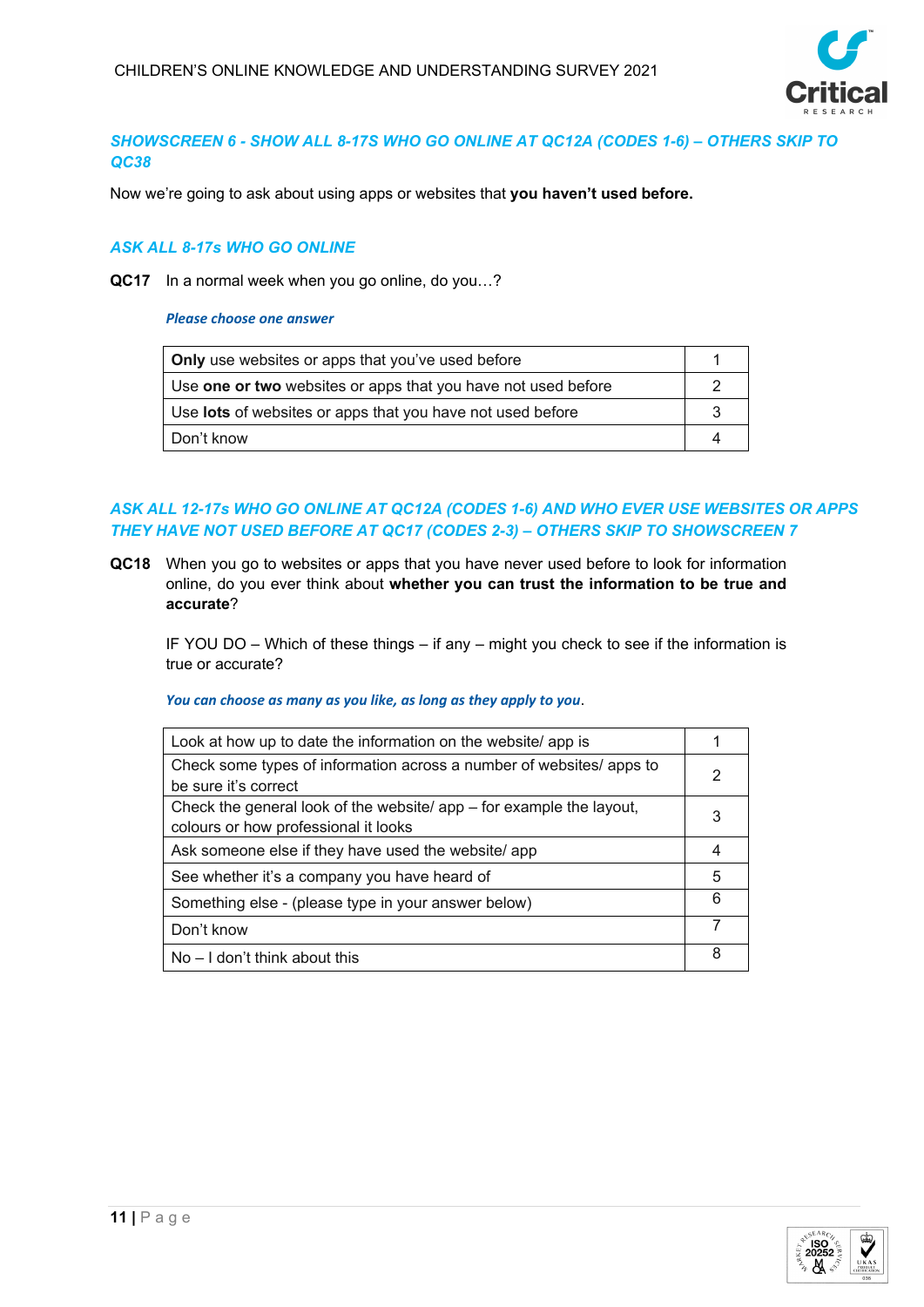

### *SHOWSCREEN 7 - SHOW ALL 8-17S WHO GO ONLINE AT QC12A (CODES 1-6) – OTHERS SKIP TO QC38*

Thanks! The next set of questions are about searching for information online – using apps or sites like Google, Bing, and Yahoo!

### *ASK ALL 8-17s WHO GO ONLINE*

**QC25** Do you ever use sites or apps like Google, Bing or Yahoo! to look for things online?

#### *Please choose one answer*

| Yes        |   |
|------------|---|
| No         |   |
| Don't know | , |

### *ASK ALL 8-17s WHO USE SEARCH ENGINES AT QC25 (CODE 1) – OTHERS SKIP TO SHOWSCREEN 9*

**QC26** When you use Google, Bing or other search websites to look for something online, you are given a list of websites in the results page.

Which one of these sentences about these results do you agree with most?

| I think that if they have been listed in the search results these websites<br>can be trusted |  |
|----------------------------------------------------------------------------------------------|--|
| I think that some of these websites can be trusted and some can't                            |  |
| I don't really think about whether the website can be trusted                                |  |
| Don't know                                                                                   |  |

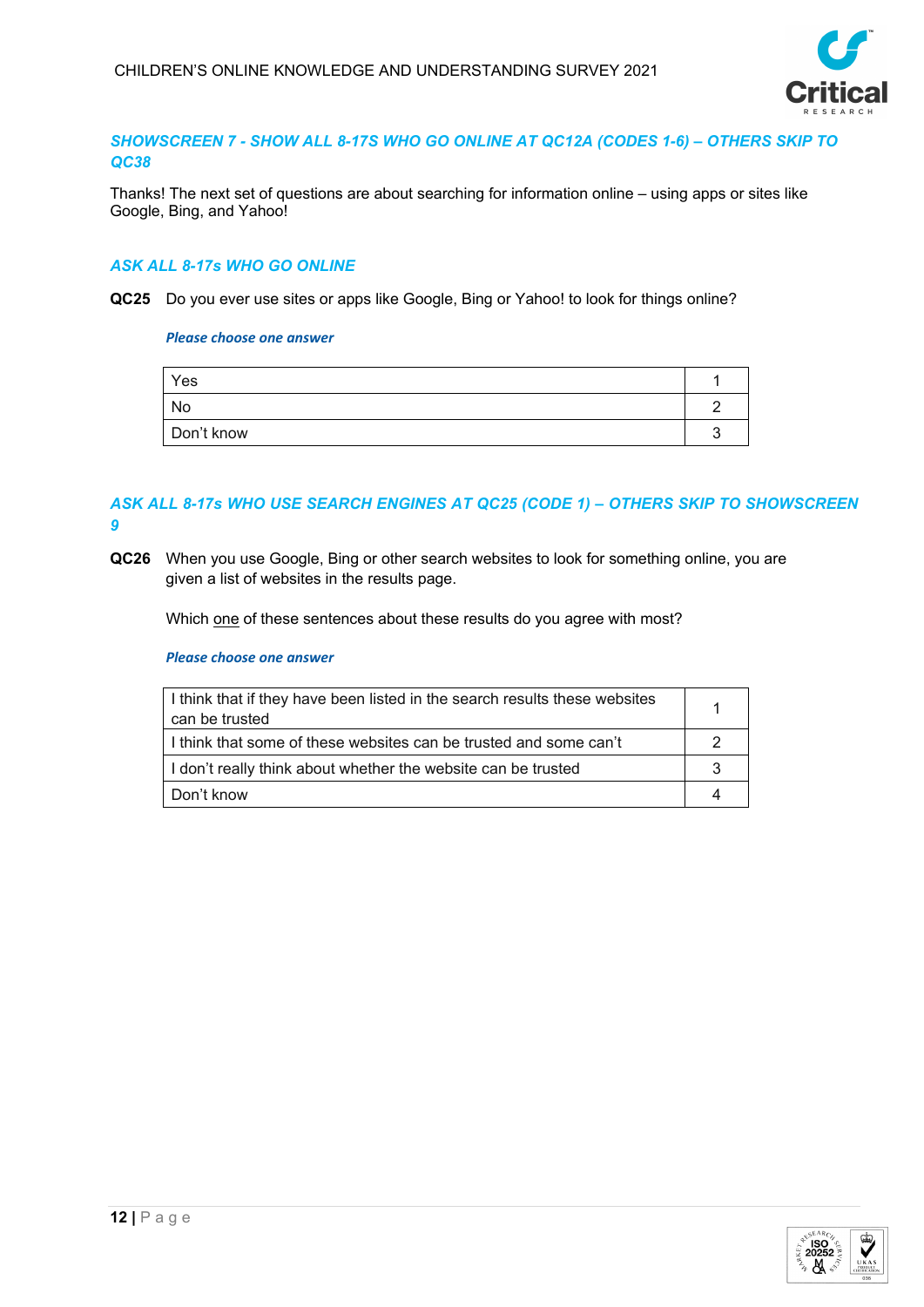

### *SHOWSCREEN 8 - SHOW ALL 8-17S WHO USE SEARCH ENGINES*

On the next screen we're going to show you the results from a Google search.

### *ASK ALL 8-17s WHO USE SEARCH ENGINES*





#### **Question.**

[A boy/ girl aged *n* called Eddie/ Ellie] used Google to search for 'children's trainers' – the search results looked like this:

Look at the top four results, do you know why these appear first?

*Please select all that apply (RANDOMISE ORDER)*

- 1) These are adverts/ they have paid to be here
- 2) These are the best results
- 3) These are the most popular results
- 4) Anything else
- 5) Don't know

# *SHOWSCREEN 9 - SHOW ALL 8-17S WHO GO ONLINE AT QC12A (CODES 1-6) – OTHERS SKIP TO QC38*

Thanks very much for all your answers so far!

Now we're going to ask about seeing things you would prefer **not** to see online.

### *ASK ALL 8-17s WHO GO ONLINE*

**QC30A** If you saw something online that you found **worrying or nasty** in some way (that you didn't like) would

you **tell someone** about it?

| I would always tell someone           |    |
|---------------------------------------|----|
| I would <b>sometimes</b> tell someone |    |
| I would not tell someone              |    |
| Don't know                            |    |
| Prefer not to say                     | .h |

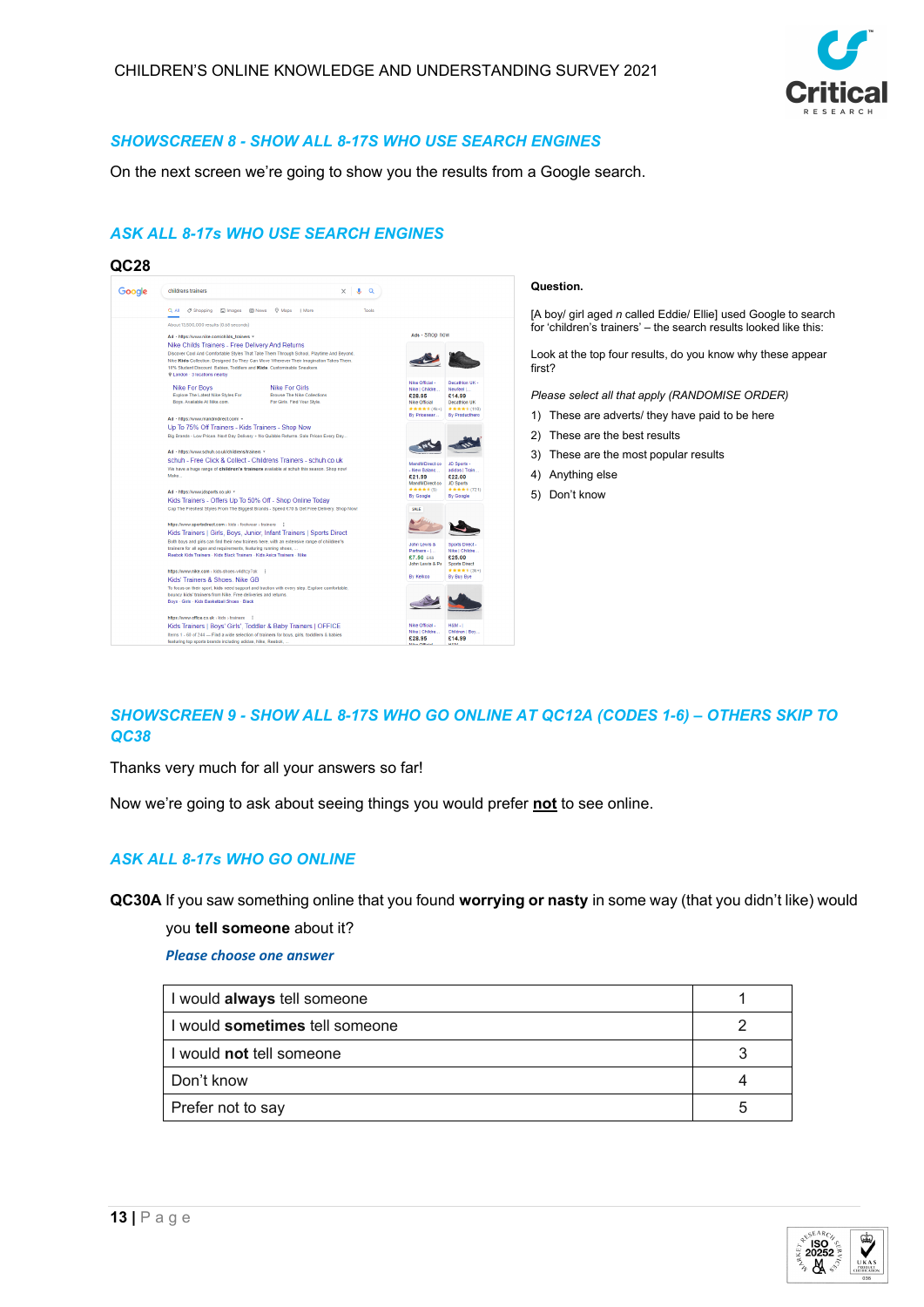

## *ASK IF CHILD AGED 8-17 GOES ONLINE AND WOULD TELL SOMEONE IF THEY SAW SOMETHING WORRYING OR NASTY ONLINE AT QC30A (CODES 1-2) – OTHERS SKIP TO QC31*

**QC30B** Who would you tell about the worrying or nasty thing that you saw online?

*You can choose as many as you like, as long as they apply to you.*

*If you would tell someone else that is not in this list please type in your answer at 'Would tell someone else' below*

| My brother/ sister                                           |    |
|--------------------------------------------------------------|----|
| My friend                                                    | 2  |
| A parent                                                     | 3  |
| Another member of my family                                  | 4  |
| A teacher                                                    | 5  |
| The websites/ apps where I saw it                            | 6  |
| The police                                                   |    |
| Would tell someone else - (please type in your answer below) | 8  |
| Unsure who I would tell                                      | 9  |
| Don't know                                                   | 10 |
| Prefer not to say                                            |    |
|                                                              |    |

### *ASK ALL 8-17s WHO GO ONLINE*

**QC31** And, in the past 12 months, have you seen anything online that you found worrying or nasty in some way that you didn't like?

#### *Please choose one answer*

| Yes               |  |
|-------------------|--|
| No                |  |
| Don't know        |  |
| Prefer not to say |  |

## *ASK ALL 8-17s WHO GO ONLINE*

**QC34A** Has someone ever talked to you about how to use the internet safely?

| Yes        |  |
|------------|--|
| No         |  |
| Don't know |  |

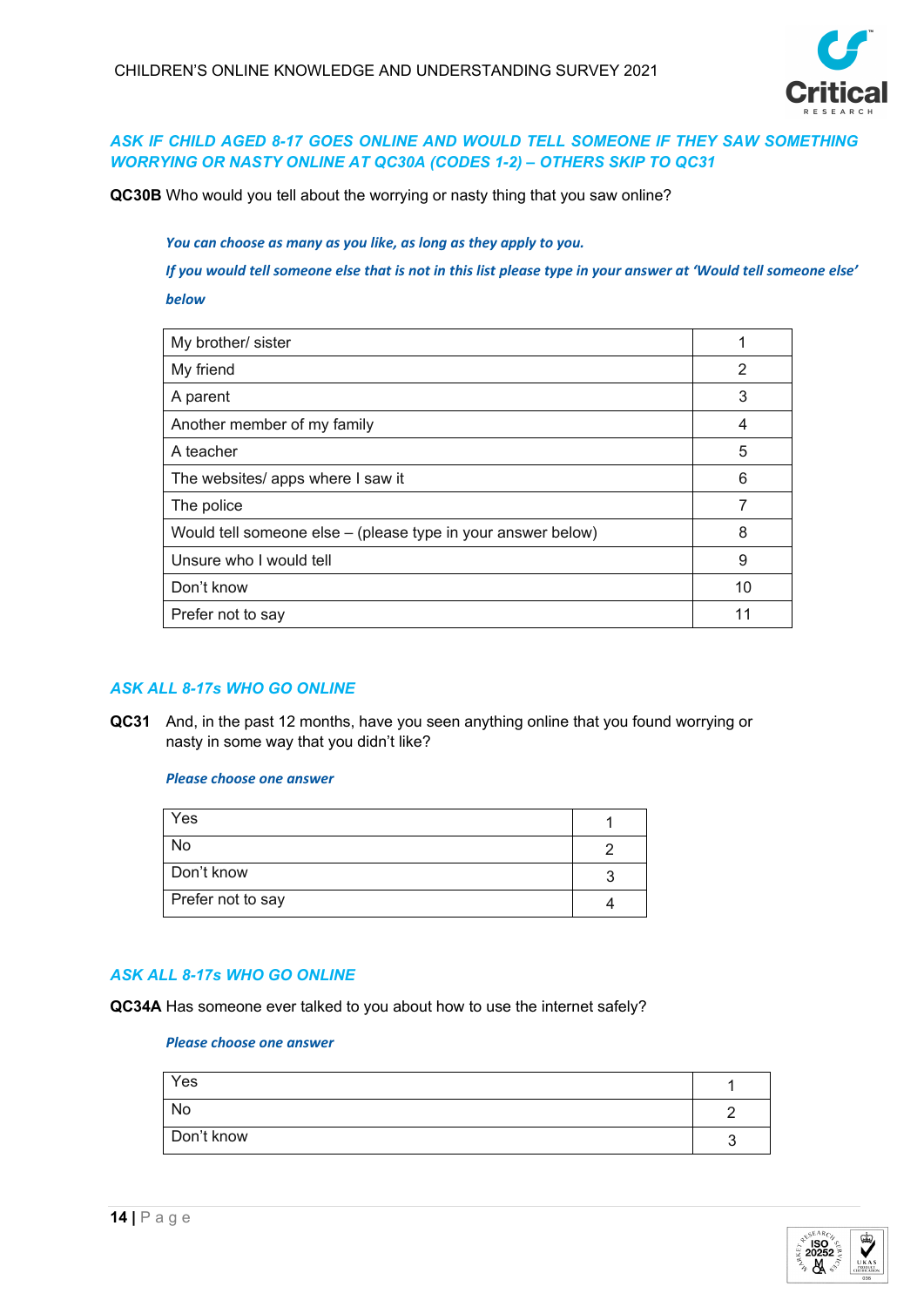

## *ASK ALL 8-17s WHO GO ONLINE AT QC12A (CODES 1-6) AND HAVE BEEN TOLD HOW TO USE THE INTERNET SAFELY AT QC34A (CODE 1) – OTHERS SKIP TO QC35*

**QC34B** Who talked to you or told you about how to use the internet safely?

### *You can choose as many as you like, as long as they apply to you. If you were told by someone else not in this list please type in your answer at 'Other' below*

| A parent                                     |   |
|----------------------------------------------|---|
| Another member of my family                  | 2 |
| A teacher at school                          | 3 |
| Friends                                      | 4 |
| Websites or apps                             | 5 |
| Television/ radio programmes                 | 6 |
| The police coming in to school to talk to us |   |
| Other – (please type in your answer below)   | 8 |
| Don't know                                   | 9 |

# *SHOWSCREEN 11 - SHOW ALL 12-17S WHO GO ONLINE AT QC12A (CODES 1-6) – OTHERS SKIP TO QC38*

On the next screen, you will see a social media post.

## *ASK ALL 12-17s WHO GO ONLINE*

### **QC37**



#### **Question.**

[A boy/ girl aged *n* called Eddie/ Ellie] follows Charli D'Amelio on social media.

Here is a recent post from Charli D'Amelio that [Eddie/ Ellie] saw.

Which of these are reasons why Charli D'Amelio might say good things about the product that is shown in this post?

#### *Please select all that apply (RANDOMISE ORDER)*

- 1) She is being paid by the company or brand to say this
- 2) She wants to share this information with her followers
- 3) She thinks this product or brand is cool/ good to use 4) Other
- 5) Don't know

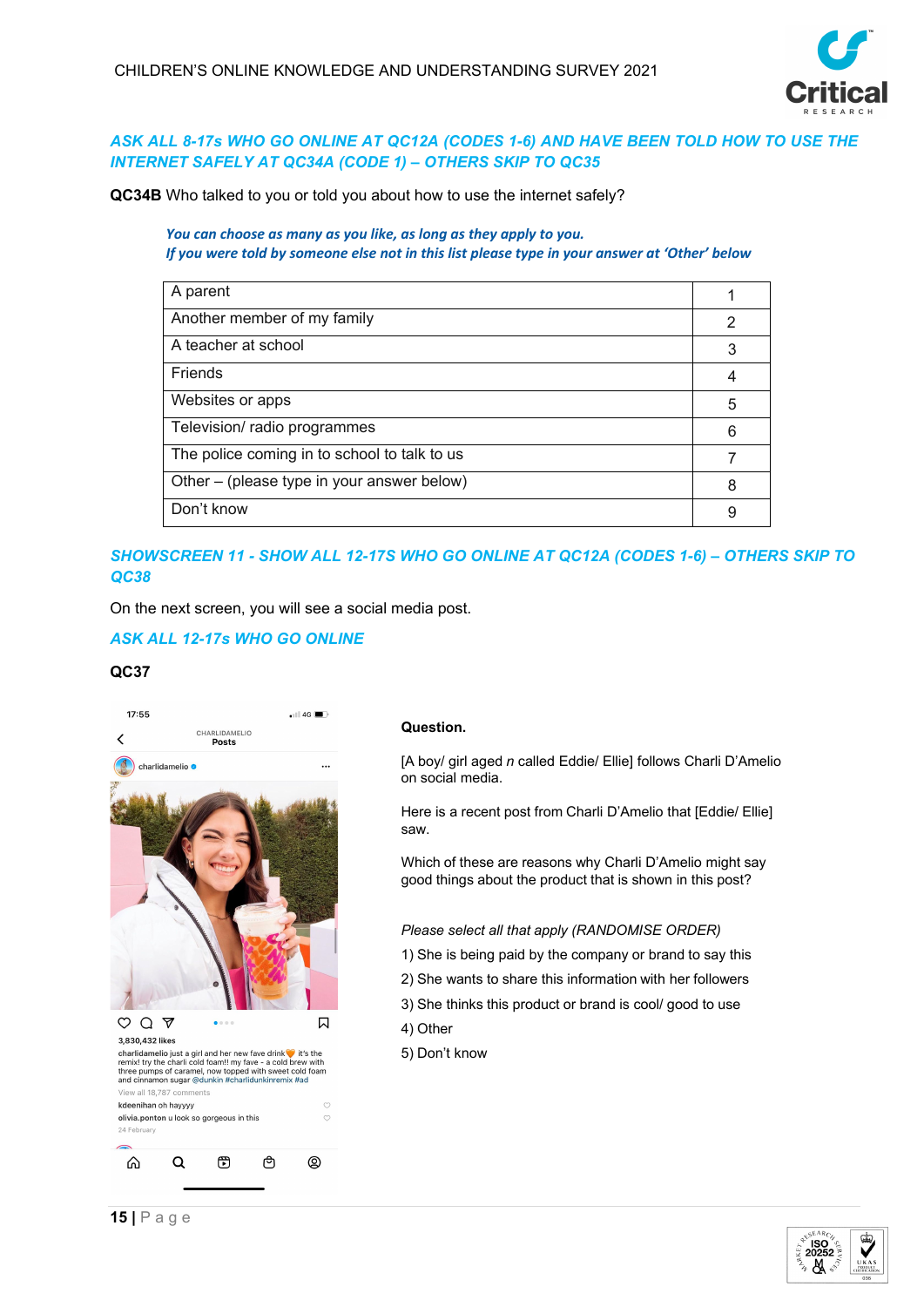

# *ASK ALL 12-17s WHO GO ONLINE*

**QC52** Sometimes when you want to download a new app or use a new website you are asked to **share your personal information**. This could mean entering details like your name, age, email address, and so on.

Which one of these answers matches how you feel about **sharing personal information** to get access to a new app or use a new site? *Please choose one answer*

| I'm comfortable about sharing personal information on apps/ sites, so I<br>always do                            |    |
|-----------------------------------------------------------------------------------------------------------------|----|
| I always share personal information, even though I'm not always<br>comfortable about it                         |    |
| Sometimes I don't use apps/ sites that ask me to share personal<br>information, if I'm not comfortable about it | 3  |
| I'm never comfortable about sharing personal information online                                                 |    |
| Don't know                                                                                                      | :5 |

### *SHOWSCREEN 12 - SHOW ALL 12-17S WHO GO ONLINE AT QC12A (CODES 1-6)*

On the next screen, you will see another image from social media.

# *ASK ALL 12-17s WHO GO ONLINE*

### **QC38**



## **Question.**

Here is a social media profile.

Do you think that this social media profile is genuine?

- Yes
- No
- Don't know

# FOLLOW UP QUESTION IF 'GENUINE'

Please look at this image and click or tap on anything that makes you think that this **is** a genuine profile. Once you have selected it, it will turn red. Please click >> when you are finished.

#### FOLLOW UP QUESTION IF 'NOT GENUINE' OR 'DON'T KNOW'

Please look at this image and click or tap on anything that makes you think that this **is not** a genuine profile. Once you have selected it, it will turn red. Please click >> when you are finished

> **ISO** 20252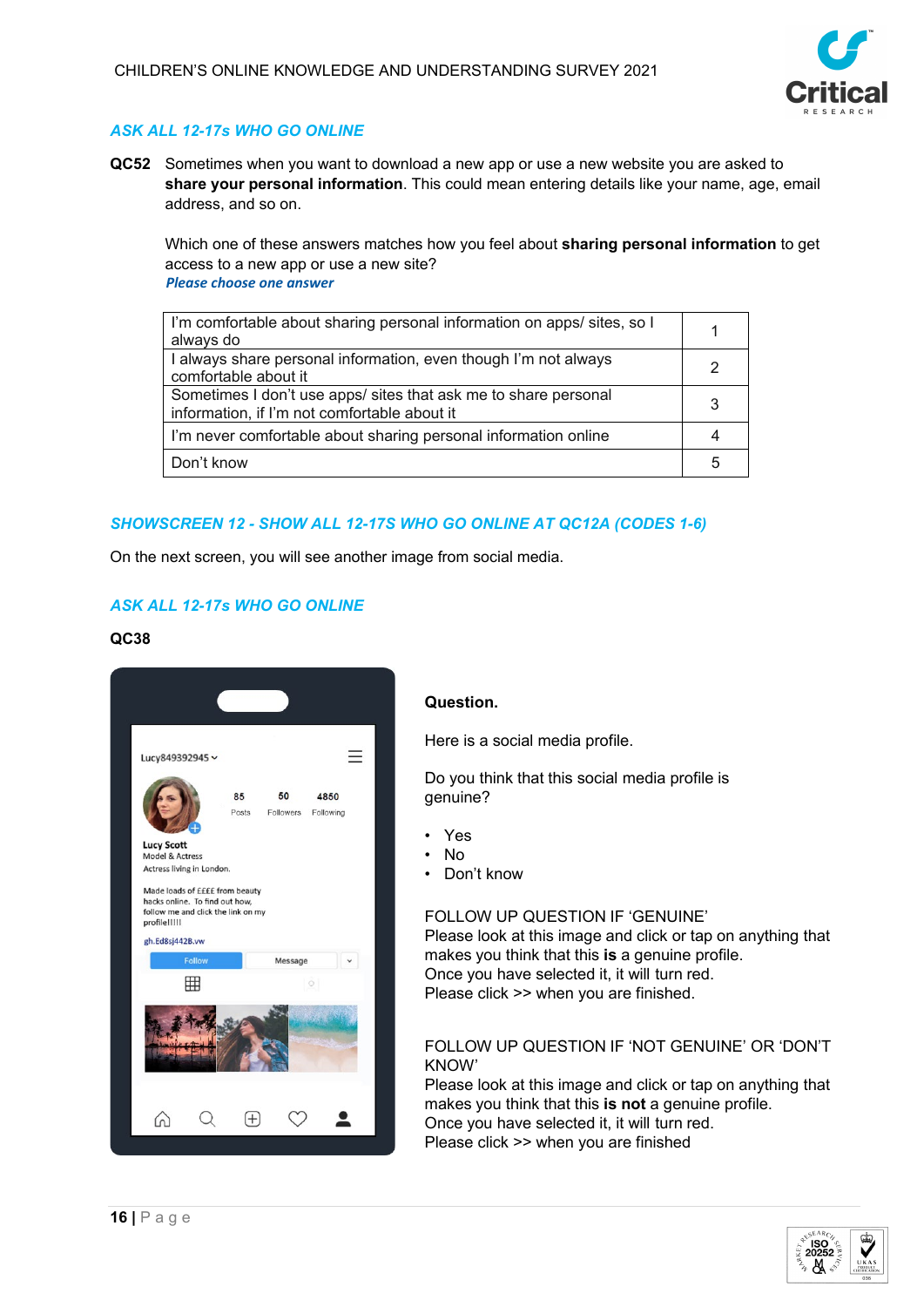

## *SHOWSCREEN 13 - SHOW ALL 12-17S – OTHERS SKIP TO QCON53*

Thanks! Now we have some questions about how different companies get the money they need to provide that service.

## *ASK ALL 12-17s – RANDOMISE ORDER FOR QC5A-QC5F*

- **QC5A** Where do you think the **BBC** mainly gets its money from?
- **QC5B** Where do you think **ITV** or **Channel 4** mainly get their money from?
- **QC5C** Where do you think **Google** mainly gets its money from?
- **QC5D** Where do you think **Instagram** or **Facebook** mainly get their money from?
- **QC5E** Where do you think **Netflix** mainly gets its money from?
- **QC5F** Where do you think **YouTube** mainly gets its money from

#### *You can choose as many as you like, as long as you think they apply*

| People pay to use the service                       |  |
|-----------------------------------------------------|--|
| Companies pay the service to show their advertising |  |
| The government gives money to the service           |  |
| Don't know                                          |  |

### *ASK ALL 8-17s*

#### **QCON53**

The next few questions are about some of the upsetting things that might have happened to you while using mobile phones or going online.

We would like you to answer them for us, but only if you would like to. If you would rather not then please say below and you will skip this section.

| Yes, I will answer these questions               |  |
|--------------------------------------------------|--|
| No, I would prefer not to answer these questions |  |

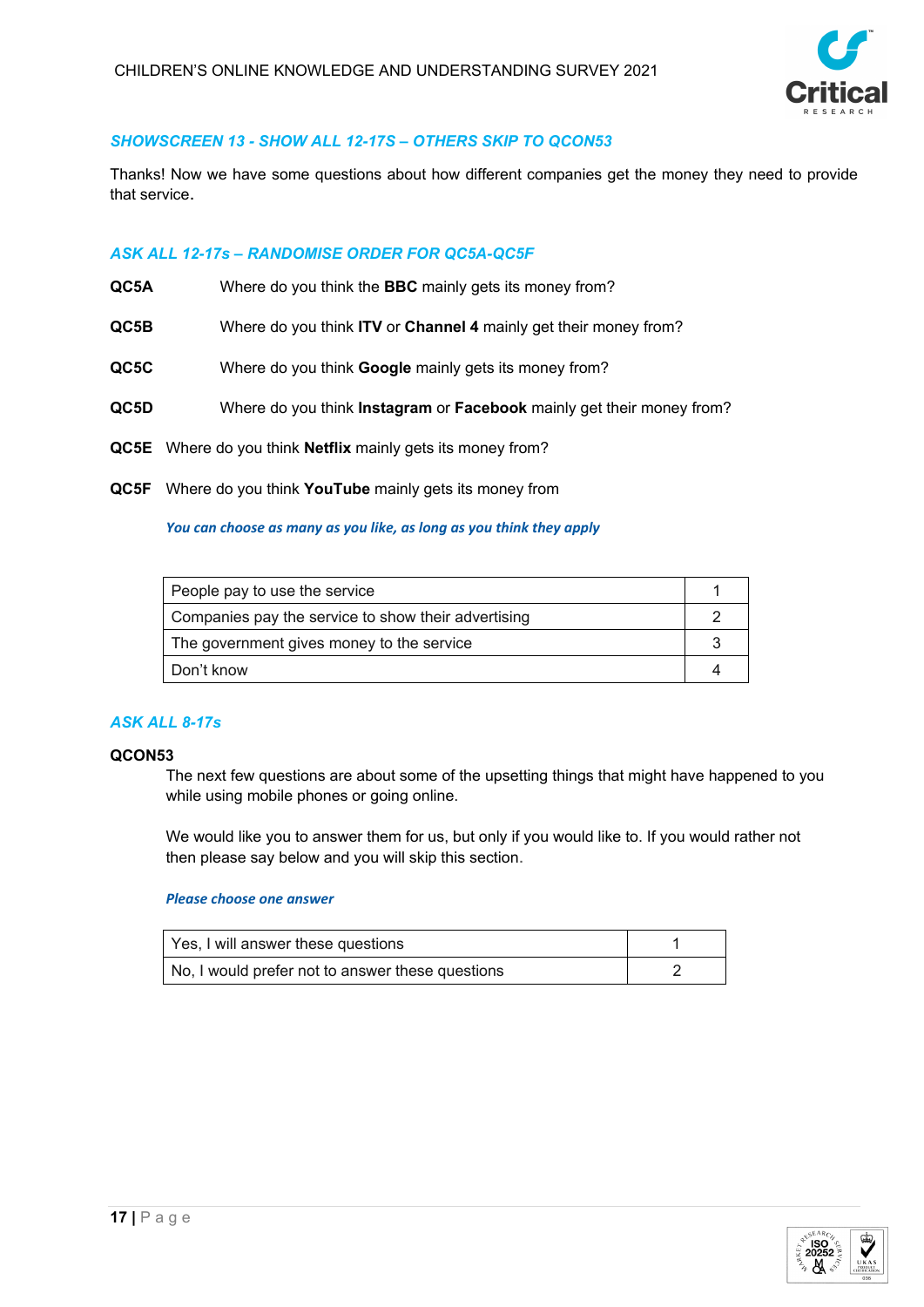

## *SHOW 8-17s THAT AGREE TO ANSWER QUESTIONS AT QCON53 (CODE 1) – OTHERS SKIP TO SHOWSCREEN 14*

That's great – thanks.

## *ASK 8-17s THAT AGREE TO ANSWER QUESTIONS AT QCON53*

**QC53** Please read the information below (in the blue box ) and then answer the **TWO** questions underneath.

You might need to scroll down to see both of the questions.

People can be nasty or hurtful. It could be behind someone's back, to their face, through calls or texts. It could be by being nasty through social media, games or other websites. It could be by calling people names, leaving them out, or through sharing photos or videos that upset them.

It could be threatening to hurt or actually hurting them. It could be done on purpose or as a joke that goes too far.

# **A)** Has this ever happened **to anyone you know**?

#### *Please choose one answer*

| Yes               |  |
|-------------------|--|
|                   |  |
| No                |  |
| Don't know        |  |
| Prefer not to say |  |

### **B)** And has this ever happened **to you**?

| Yes               |  |
|-------------------|--|
| No                |  |
| Don't know        |  |
| Prefer not to say |  |

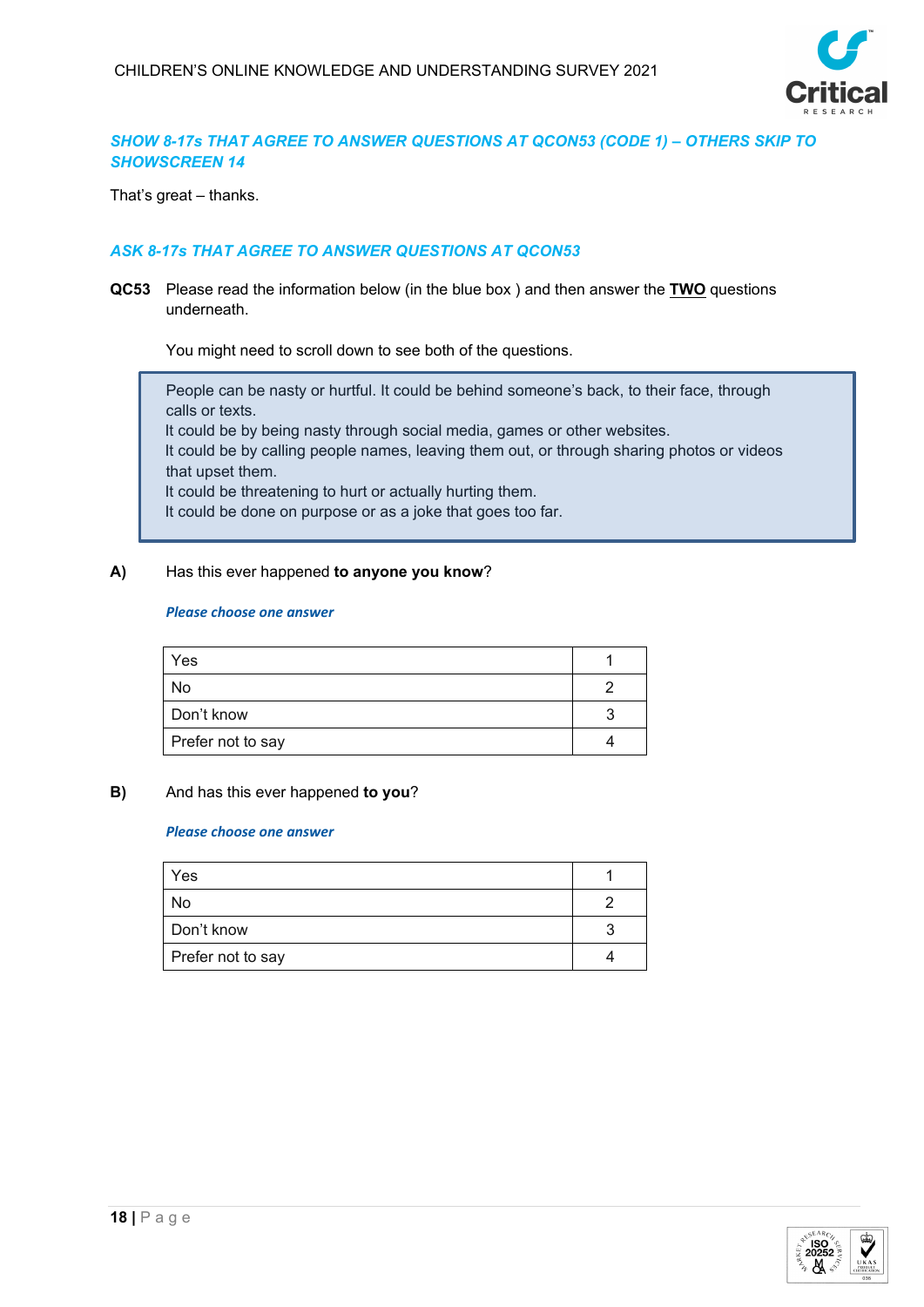

## *ASK ALL 8-17s WHO SAY THIS HAS HAPPENED TO THEM AT QC53B (CODE 1) – OTHERS SKIP TO SHOWSCREEN 14*

**QC55** When somebody was nasty or hurtful to you did it happen in any of these ways?

*Please choose as many of the options below that apply*

| Face to face<br>By text or messaging apps (like WhatsApp)<br>2<br>On social media sites or apps (like TikTok, Instagram, Snapchat)<br>3<br>Through other websites or apps<br>4<br>Through phone calls<br>5<br>Through video calls (like FaceTime or Zoom)<br>6<br>In online games<br>Through some other way<br>8<br>Don't know<br>9<br>Prefer not to say |  |
|----------------------------------------------------------------------------------------------------------------------------------------------------------------------------------------------------------------------------------------------------------------------------------------------------------------------------------------------------------|--|
|                                                                                                                                                                                                                                                                                                                                                          |  |
|                                                                                                                                                                                                                                                                                                                                                          |  |
|                                                                                                                                                                                                                                                                                                                                                          |  |
|                                                                                                                                                                                                                                                                                                                                                          |  |
|                                                                                                                                                                                                                                                                                                                                                          |  |
|                                                                                                                                                                                                                                                                                                                                                          |  |
|                                                                                                                                                                                                                                                                                                                                                          |  |
|                                                                                                                                                                                                                                                                                                                                                          |  |
|                                                                                                                                                                                                                                                                                                                                                          |  |
|                                                                                                                                                                                                                                                                                                                                                          |  |

# *SHOWSCREEN 14 - SHOW ALL 12-17S WHO GO ONLINE AT QC12A (CODES 1-6) AND AGREE TO ANSWER QUESTIONS AT QCON53 (CODE 1) – OTHERS SKIP TO SHOWSCREEN 15*

That's great – thanks.

The next questions are about things you may know how to do online.

## *ASK 12-17s THAT GO ONLINE AND AGREE TO ANSWER QUESTIONS*

**QC57** Do you **know how to do** any of these things online?

You may not have heard of all of these things which is okay. Please select the ones that you know how to do even if you haven't ever done them.

### *Please choose as many of the options below that apply*

| Block people on social media if you don't want to hear from them                       |    |
|----------------------------------------------------------------------------------------|----|
| Block people when you play online games                                                | 2  |
| Choose to use privacy mode/ Incognito mode on a web browser (like Google Chrome)       | 3  |
| Change the settings so fewer people can view your social media profile                 | 4  |
| Delete the 'history' records of which websites you have visited                        | 5  |
| Get around controls that are there to stop you visiting certain sites or apps          | 6  |
| Use a proxy server to access particular sites or apps                                  | 7  |
| Use a reporting or flagging function on an app or site to report inappropriate content | 8  |
| Don't know how to do any of these                                                      | 9  |
| Don't know                                                                             | 10 |
| Prefer not to say                                                                      | 11 |

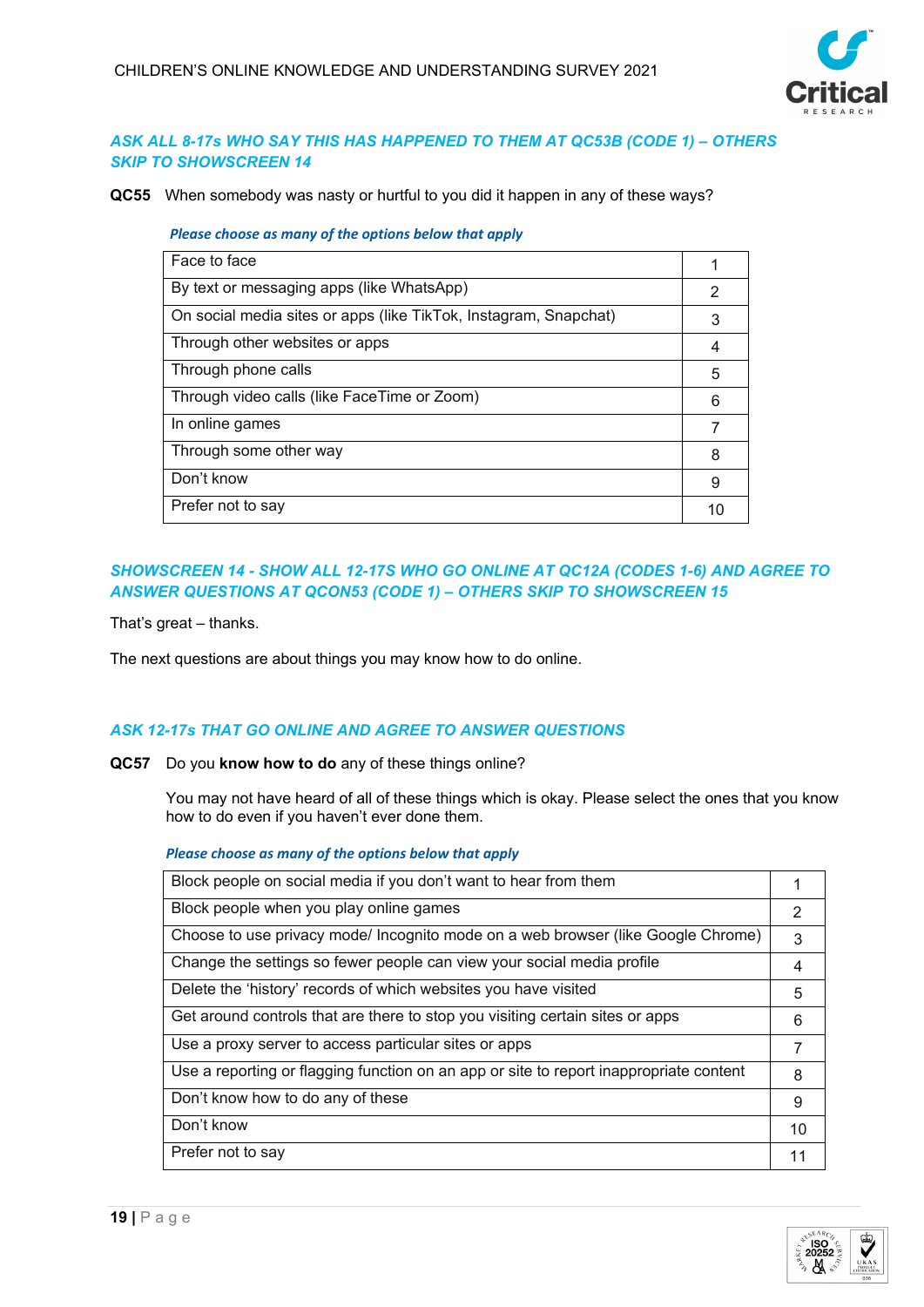

# *ASK 12-17s THAT KNOW HOW TO DO THINGS ONLINE AT QC57 (CODES 1-8) – OTHERS SKIP TO SHOWSCREEN 15*

**QC58** This list shows the things that you just said you know how to do online.

Which of these have you **ever done**?

*Please choose as many of the options below that apply*

| Block people on social media if you don't want to hear from them                       |    |
|----------------------------------------------------------------------------------------|----|
| Block people when you play online games                                                | 2  |
| Choose to use privacy mode/ Incognito mode on a web browser (like Google Chrome)       | 3  |
| Change the settings so fewer people can view your social media profile                 | 4  |
| Delete the 'history' records of which websites you have visited                        | 5  |
| Get around controls that are there to stop you visiting certain sites or apps          | 6  |
| Use a proxy server to access particular sites or apps                                  |    |
| Use a reporting or flagging function on an app or site to report inappropriate content | 8  |
| Don't know how to do any of these                                                      | 9  |
| Don't know                                                                             | 10 |
| Prefer not to say                                                                      | 11 |

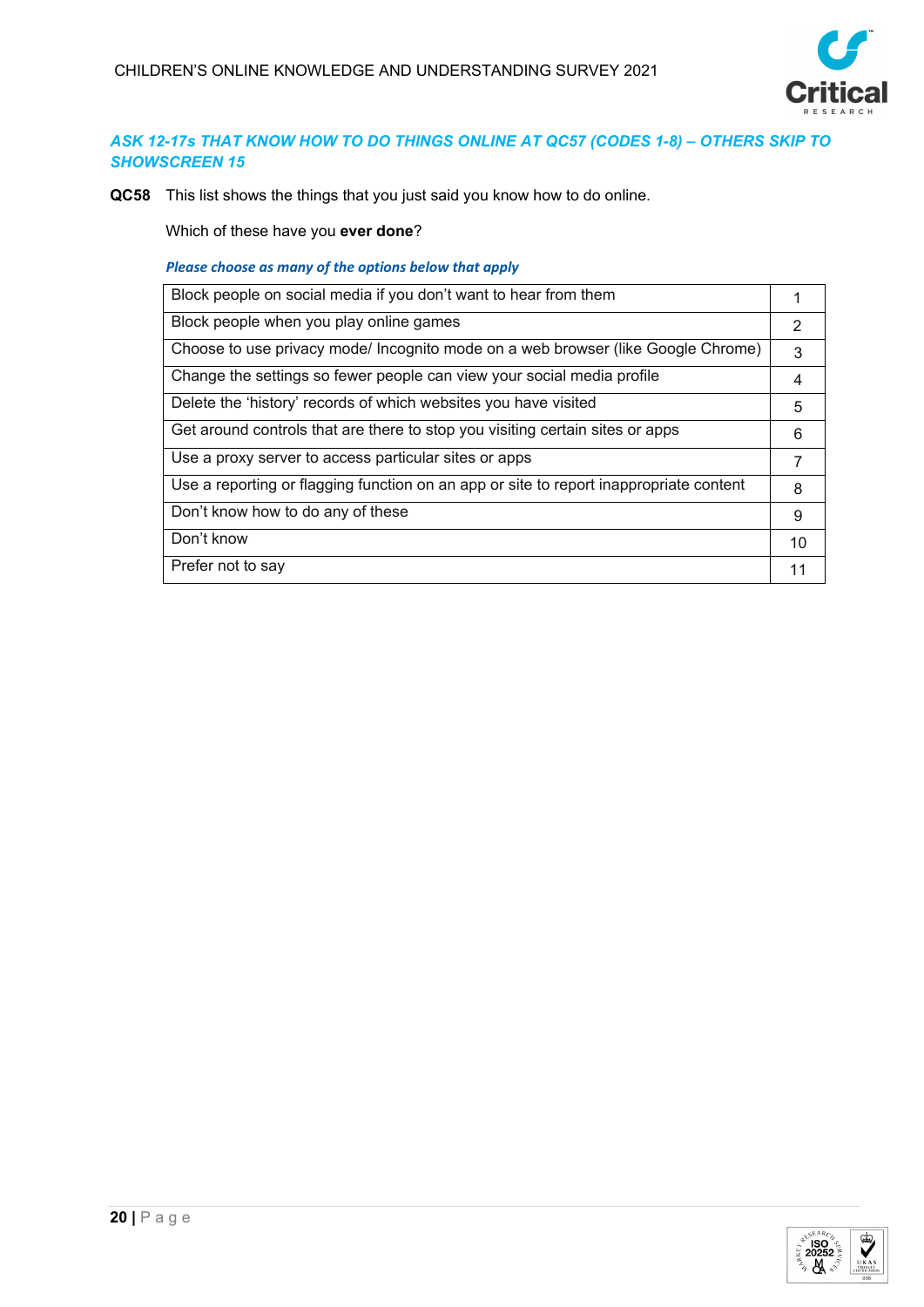

### *SHOWSCREEN 15 - SHOW ALL 8-17S*

Thank you – you've finished your part of the survey.

Can you please ask your parent or guardian to complete the rest of the questions that we have?

If this survey has raised any concerns or worries for you today, there are lots of places that are able to offer help and advice. Some of them are listed below:

### **Help and support available at:**

- **Childline** <http://www.childline.org.uk/> Tel: 0800 1111. Childline can help anyone under 19 in the UK with any issue they're going through. You can talk about anything. Whether it's something big or small, Childline's trained counsellors are here to support you. Childline is free, confidential and available any time, day or night.
- **Childnet International** [http://www.childnet.com/young-peopleT](http://www.childnet.com/young-people)his has information for primary and secondary school children on how to use the internet safely.
- **The UK Safer Internet Centre** [http://www.saferinternet.org.uk/advice-centre/young-people.](http://www.saferinternet.org.uk/advice-centre/young-people) They provide games, quizzes, films and advice to help young people get the most out of the internet while staying safe online.
- **The Full Fact Toolkit** <http://fullfact.org/toolkit/> This helps you to identify bad or misleading information, and helps you find information you can trust on the internet.
- **Think U Know** website: [http://www.thinkuknow.co.uk/.](http://www.thinkuknow.co.uk/) They provide age specific advice about staying safe online whether on a phone, tablet or computer.
- **Bullying UK** [www.bullying.co.uk/cyberbullying/](http://www.bullying.co.uk/cyberbullying/) Tel: 0808 800 2222. This has help on what to do if you are being bullied online, via a social network, or on a smartphone.

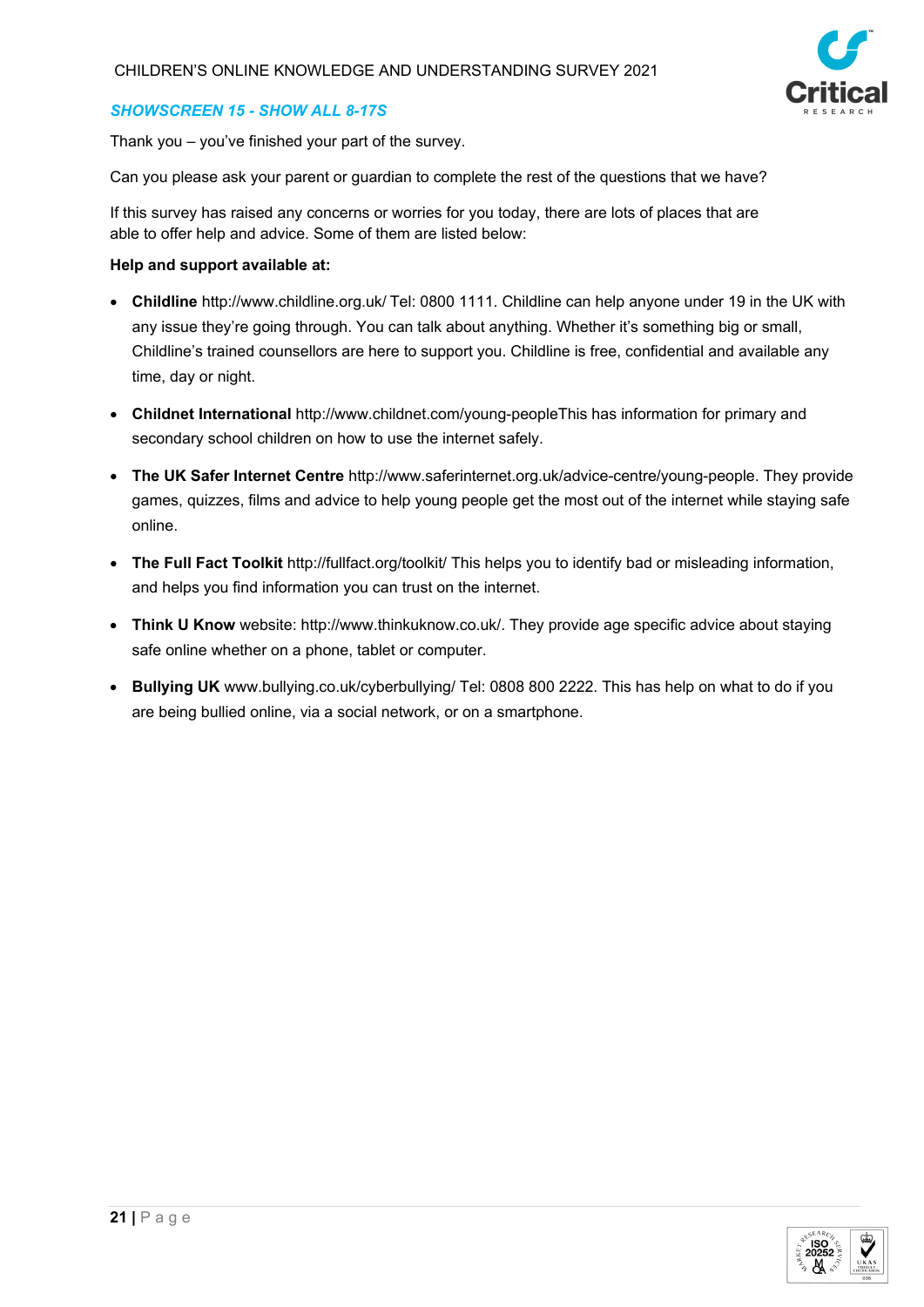

### *SHOWSCREEN 16 – SHOW ALL PARENTS OF 8-17s*

# **PARENT/ GUARDIAN - THIS SECTION IS FOR YOU TO COMPLETE**

Thanks very much again for letting [your child] answer those questions.

We'd now like to ask you some questions about your child and your household.

These questions are used to help us to group the different people who respond to the survey from across the UK when we look at the results. You are, of course, free to choose not to answer each question.

#### *ASK ALL PARENTS OF 8-15S*

**C1A** Which school year is [your child] in?

*Please select one option*

|         | <b>England and Wales</b>       | <b>Northern Ireland</b>     | <b>Scotland</b>               |
|---------|--------------------------------|-----------------------------|-------------------------------|
|         | Year 3 or Year 4 or Prefer not | Year 4 or Year 5 or Prefer  |                               |
| Aged 8  | to say                         | not to say                  | P3 or P4 or Prefer not to say |
|         | Year 4 or Year 5 or Prefer not | Year 5 or Year 6 or Prefer  |                               |
| Aged 9  | to say                         | not to say                  | P4 or P5 or Prefer not to say |
|         | Year 5 or Year 6 or Prefer not | Year 6 or Year 7 or Prefer  |                               |
| Aged 10 | to say                         | not to say                  | P5 or P6 or Prefer not to say |
|         | Year 6 or Year 7 or Prefer not | Year 7 or Year 8 or Prefer  |                               |
| Aged 11 | to say                         | not to say                  | P6 or P7 or Prefer not to say |
|         | Year 7 or Year 8 or Prefer not | Year 8 or Year 9 or Prefer  |                               |
| Aged 12 | to sav                         | not to say                  | P7 or S1 or Prefer not to say |
|         | Year 8 or Year 9 or Prefer not | Year 9 or Year 10 or Prefer |                               |
| Aged 13 | to sav                         | not to say                  | S1 or S2 or Prefer not to say |
|         | Year 9 or Year 10 or Prefer    | Year 10 or Year 11 or       |                               |
| Aged 14 | not to say                     | Prefer not to say           | S2 or S3 or Prefer not to say |
|         | Year 10 or Year 11 or Prefer   | Year 11 or Year 12 or       |                               |
| Aged 15 | not to say                     | Prefer not to say           | S3 or S4 or Prefer not to say |

### *ASK ALL PARENTS OF 16-17S*

**C1B** Is [your child] in **full time** education?

| Yes               |  |
|-------------------|--|
| No                |  |
| Don't know        |  |
| Prefer not to say |  |

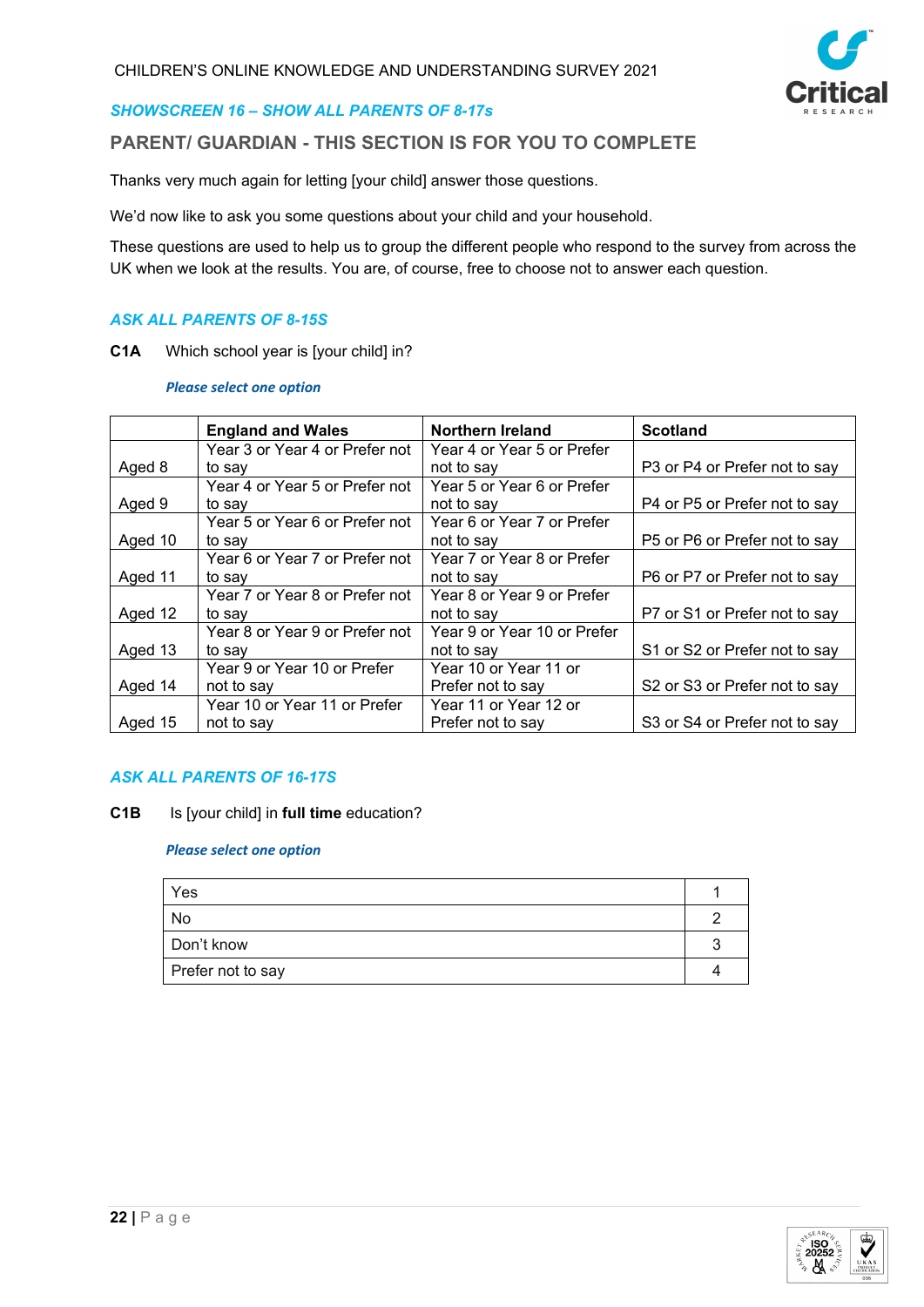

## *ASK ALL PARENTS OF 16-17s THAT ARE STILL IN FULL TIME EDUCATION AT C1B (CODE 1)*

## **C1C** Which school year is [your child] in?

### *Please select one option*

|         | <b>England and Wales</b>     | Northern Ireland      | <b>Scotland</b>               |
|---------|------------------------------|-----------------------|-------------------------------|
|         | Year 11 or Year 12 or Prefer | Year 12 or Year 13 or |                               |
| Aged 16 | not to say                   | Prefer not to say     | S4 or S5 or Prefer not to say |
|         | Year 12 or Year 13 or Prefer | Year 13 or Year 14 or |                               |
| Aged 17 | not to say                   | Prefer not to say     | S5 or S6 or Prefer not to say |

### *ASK ALL PARENTS*

**C11.** Is English [your child]'s first or main language?

| Yes                                                                                     |  |
|-----------------------------------------------------------------------------------------|--|
| No                                                                                      |  |
| Child is bilingual/ trilingual – using English equally with one or more other languages |  |
| Prefer not to say                                                                       |  |

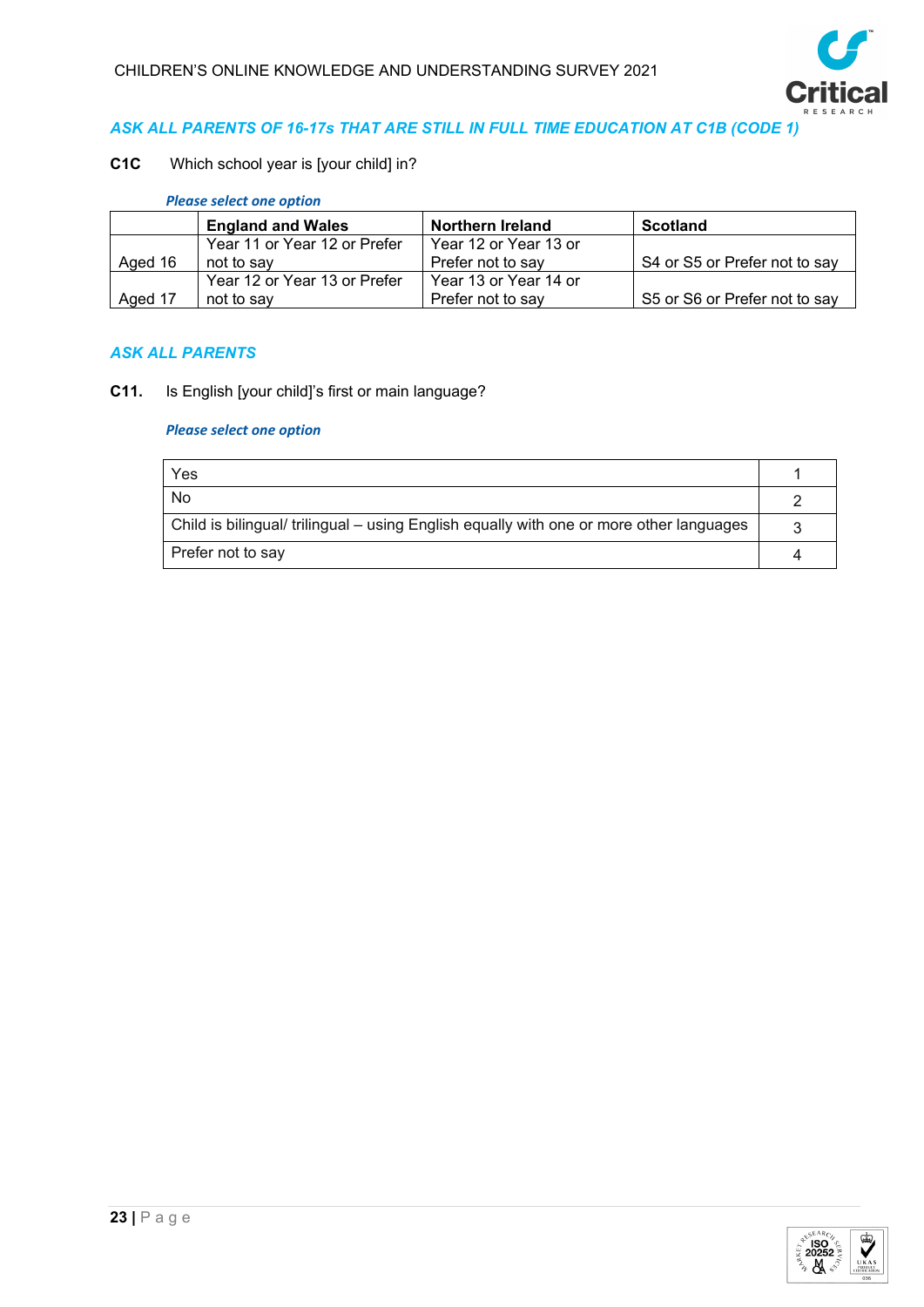

**C2** Which of these groups best describes your [your child]'s ethnic group or background

| <b>WHITE</b>                                      |    |
|---------------------------------------------------|----|
| English/ Welsh/ Scottish/ Northern Irish/ British | 1  |
| Irish                                             | 2  |
| Gypsy, Traveller or Irish Traveller               | 3  |
| Any other white background                        | 4  |
| <b>MIXED/ MULTIPLE ETHNIC GROUPS</b>              |    |
| White and Black Caribbean                         | 5  |
| White and Black African                           | 6  |
| White and Asian                                   | 7  |
| Any other mixed/ multiple ethnic background       | 8  |
| <b>ASIAN AND BRITISH ASIAN</b>                    |    |
| Indian                                            | 9  |
| Pakistani                                         | 10 |
| Bangladeshi                                       | 11 |
| Chinese                                           | 12 |
| Any other Asian background                        | 13 |
| <b>BLACK AND BLACK BRITISH</b>                    |    |
| Caribbean                                         | 14 |
| African                                           | 15 |
| Any other Black/ African/ Caribbean background    | 16 |
| <b>OTHER ETHNIC GROUP</b>                         |    |
| Arab                                              | 17 |
| Any other ethnic background                       | 18 |
| Prefer not to say                                 | 19 |

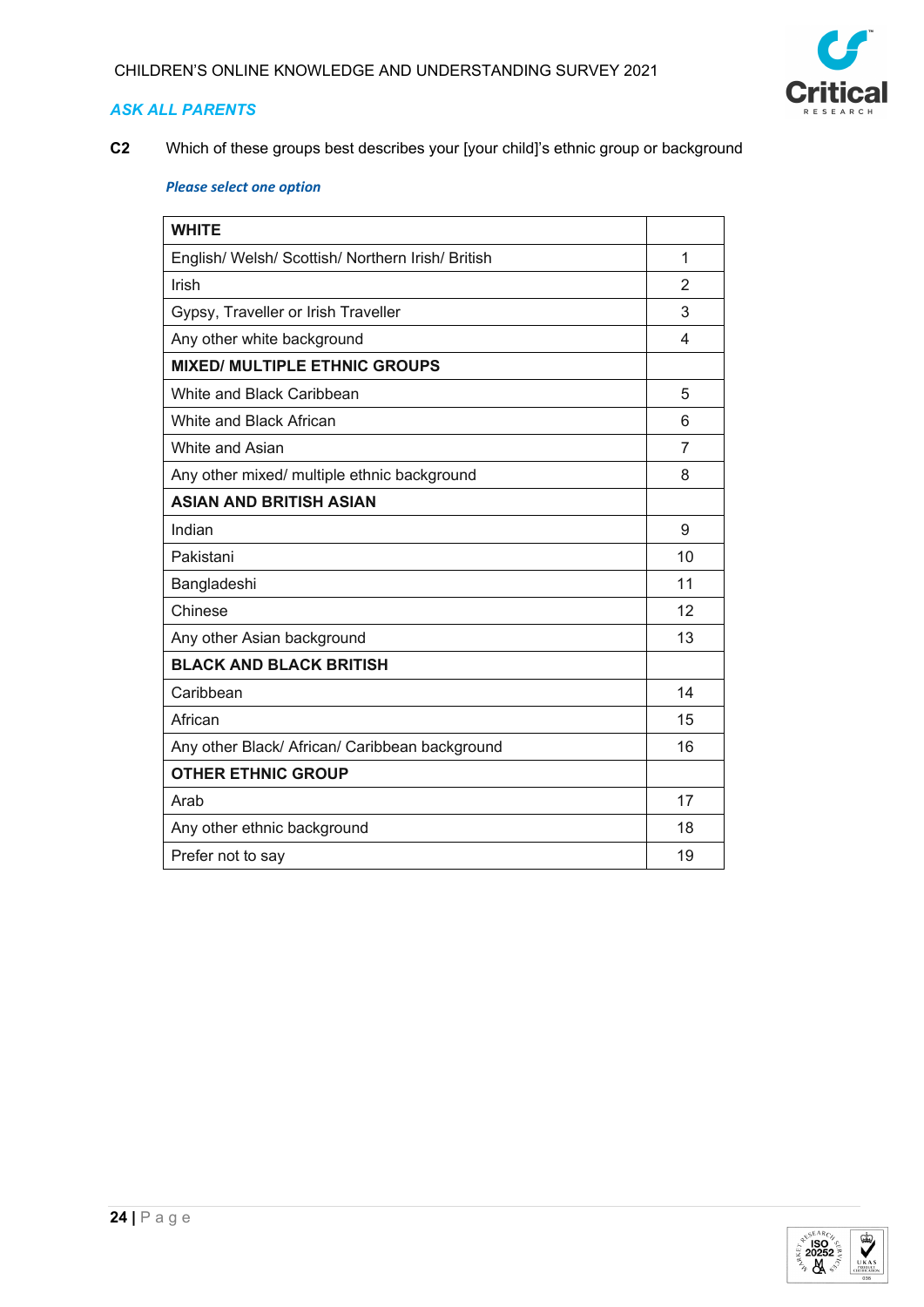

**C3** Which of these – if any – impact or limit [your child]'s daily activities?

### *Please select all that apply*

| Hearing? Poor hearing, partial hearing, or are deaf                                                                                                                         |    |
|-----------------------------------------------------------------------------------------------------------------------------------------------------------------------------|----|
| Eyesight? Poor vision, colour blindness, partial sight, or are blind                                                                                                        | 2  |
| Mobility? Cannot walk at all/ use a wheelchair or mobility scooter etc., or cannot walk very<br>far or manage stairs or can only do so with difficulty                      | 3  |
| Dexterity? Limited ability to reach/ difficulty opening things with their hands/ difficulty using<br>a telephone handset/ television remote control/ computer keyboard etc. | 4  |
| Breathing? Breathlessness or chest pains                                                                                                                                    | 5  |
| Mental abilities? Such as learning, understanding, concentration, memory, communicating,<br>cognitive loss or deterioration.                                                | 6  |
| Social/ behavioural? Conditions associated with this such as autism, attention deficit<br>disorder, Asperger's, etc.                                                        | 7  |
| Their mental health? Anxiety, depression, or trauma-related conditions, for example                                                                                         | 8  |
| Other illnesses/ conditions which impact or limit their daily activities                                                                                                    | 9  |
| Nothing – no impairments or conditions that impact or limit their daily activities                                                                                          | 10 |
| Don't know                                                                                                                                                                  | 11 |
| Prefer not to say                                                                                                                                                           | 12 |

# *ASK ALL PARENTS*

**C4** What is your age, please?

Please enter your age in years \_\_\_\_\_\_\_\_\_\_\_

| 16-17 years       |   |
|-------------------|---|
| 18-24 years       | 2 |
| 25-34 years       | 3 |
| 35-44 years       |   |
| 45-54 years       | 5 |
| 55-64 years       | 6 |
| 65 years or over  |   |
| Prefer not to say | 8 |

### *ASK ALL PARENTS*

**C5** Which of the following are you?

| Man                                                    |  |
|--------------------------------------------------------|--|
| Woman                                                  |  |
| Non-binary                                             |  |
| Prefer to use another term (please specify – optional) |  |
| Prefer not to say                                      |  |

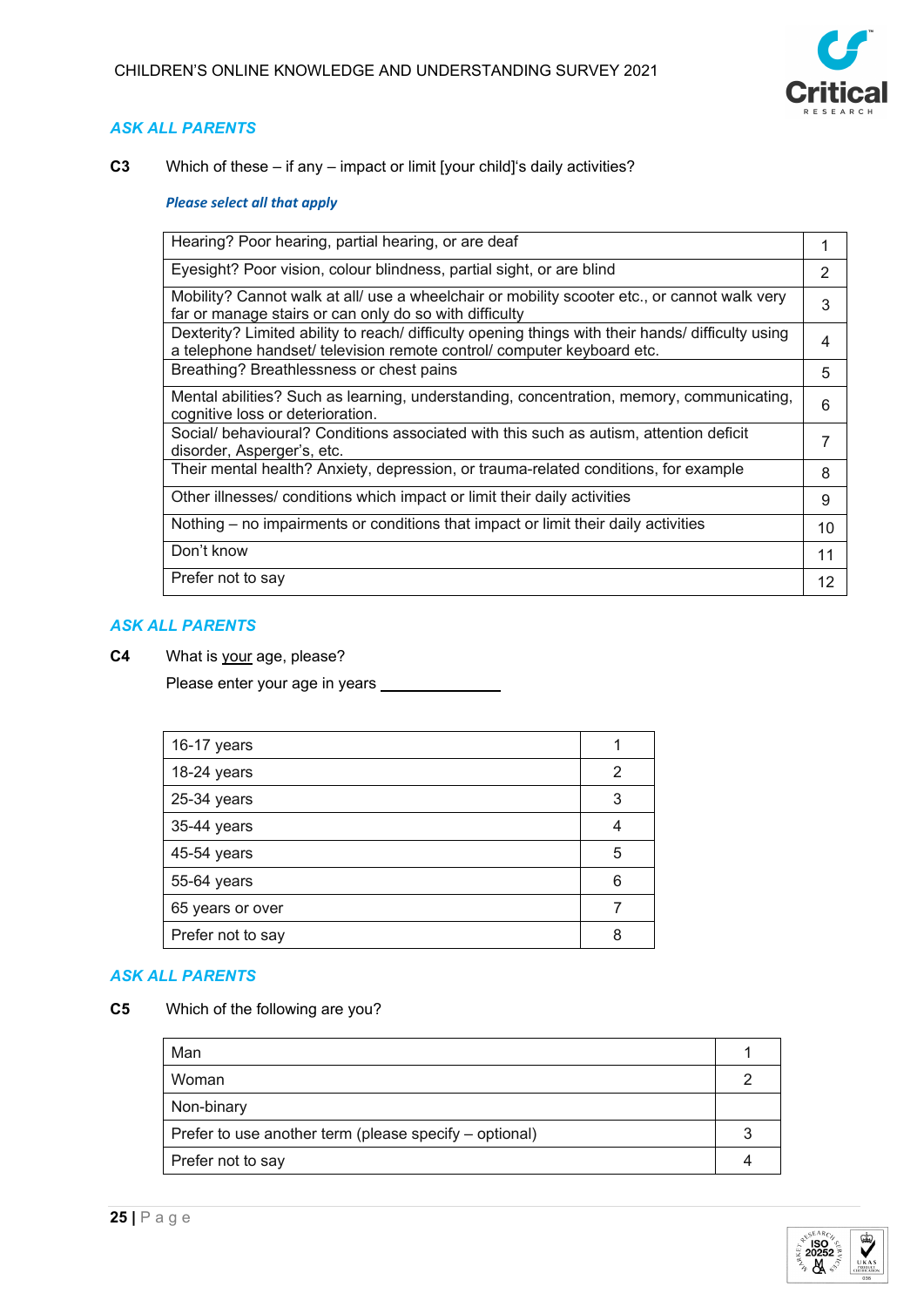

**C6** What is your working status?

#### *Please select one option*

| In full time employment                   |   |
|-------------------------------------------|---|
| In part time employment                   | 2 |
| Unemployed                                | 3 |
| A student                                 | 4 |
| Full-time responsibility for home/ family | 5 |
| Retired                                   | 6 |
| Other                                     |   |
| Don't know                                | 8 |
| Prefer not to say                         | 9 |

## *ASK ALL PARENTS*

**C8** Could you please tell us whether you or anyone in your household currently receives any of the following benefits?  

### *Please select all that apply*

| Income Support                                          |    |
|---------------------------------------------------------|----|
| Income-based Jobseeker's Allowance                      | 2  |
| Pensions Credit (Guaranteed Credit)                     | 3  |
| Pensions Credit (no Guaranteed Credit)                  | 4  |
| Employment and Support Allowance (ESA)                  | 5  |
| Universal Credit (and household has other earnings).    | 6  |
| Universal Credit (and household has no other earnings). | 7  |
| Personal Independence Payment (PIP)                     | 8  |
| Carer's allowance                                       | 9  |
| Other - (please type in below)                          | 10 |
| None of these - Do not receive any of these benefits    | 11 |
| Don't know                                              | 12 |
| Prefer not to say                                       | 13 |
|                                                         |    |